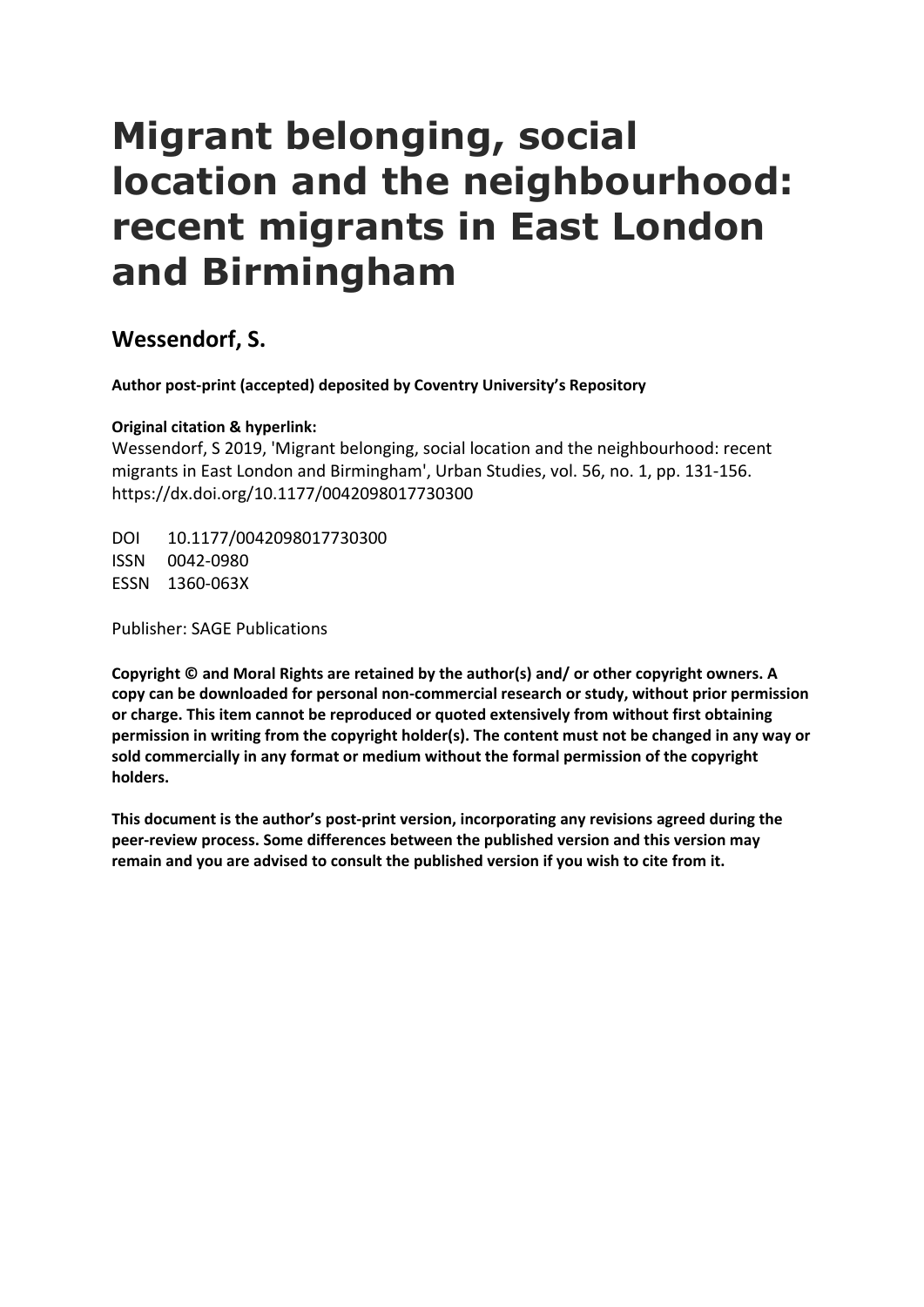# **Migrant belonging, social location and the neighbourhood: recent migrants in East London and Birmingham**

Susanne Wessendorf London School of Economics (LSE)

#### **Published in Urban Studies:**

**Wessendorf, S.** 2017 'Migrant belonging, social location and the neighbourhood: Recent migrants in East London and Birmingham', *Urban Studies*: 0042098017730300.

### **Abstract**

Scholars examining different aspects of migrant settlement have long recognized the importance of questions around how newcomers forge a sense of connectedness to the society in which they settle. This article contributes new knowledge by focussing on three factors which shape migrants' sense of belonging: firstly, the immigrationrelated diversity of the neighbourhood in which they settle; secondly, the migrants' social location in regards to race, gender, religion and language; and thirdly, migrants' previous experiences of migration-related diversity. Drawing on theories around civility, cosmopolitanism and migrant 'place making', and by comparing recent migrants in Birmingham and East London, the article focuses on the role of social interactions and encounters in public space. While migrants who had little previous experiences of diversity go through a process of multicultural adaptation when settling in ethnically diverse areas, others stressed the need to live in areas characterized by visible diversity because of fear of racism. Furthermore, their sense of belonging was also shaped by previous experiences of exclusion in countries of transit migration. The findings highlight that it is not necessarily the ethnic make-up of a city overall which impacts on a migrants' sense of belonging, but it is the neighbourhood, the immediate locality in which migrants live, and the nature of social interactions with other residents in such areas, which crucially impacts on their sense of inclusion or exclusion.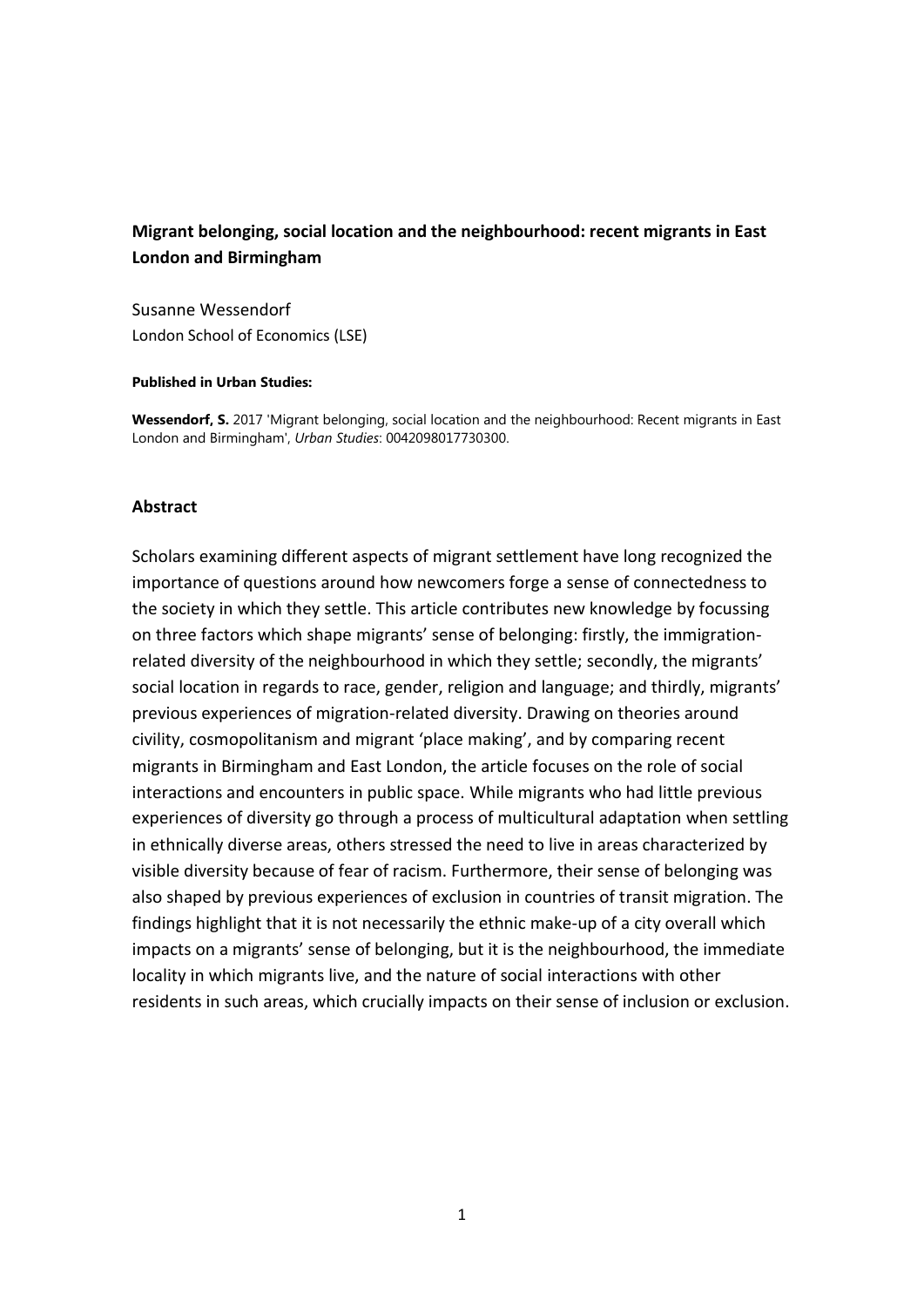Keywords: migration, pioneer migrants, neighbourhoods, diversity, interaction

This word, to BELONG, that's the most difficult, I think for a migrant. It's very hard (Maria, Mexico).

This article addresses how recent migrants who settle in Birmingham and East London forge a sense of belonging to the neighbourhood in which they settle. It focuses on three main factors which shape their sense of belonging: firstly, the immigrationrelated diversity of the neighbourhood in which they settle; secondly, the migrants' social location in regards to race, gender, religion and language; and thirdly, migrants' previous experiences of migration-related diversity.

Scholars examining different aspects of migrant settlement have long recognized the importance of questions around migrant belonging. The ways in which migrants forge a sense of connectedness to the society in which they settle are directly related to questions around their cultural, socio-economic and social integration, as well as their transnational relations to their home country (Brah 1996; Sigona et al. eds. 2015; Levitt, 2001). Furthermore, the ways in which newcomers forge a sense of belonging are shaped by their ethnicity, language, legal status, socio-economic background, religion, etc., and the characteristics of the area in which they settle. This article specifically focuses on how migrants forge a sense of belonging to the neighbourhoods in which they settle, and, in particle, how the migration-related diversity of neighbourhoods affects belonging. Drawing on theories around belonging, migrant place making, civility and cosmopolitanism, the article also investigates how the demographic make-up of the areas in which migrants lived *prior* to their migration to the UK, either in another country of immigration, or their country of origin, impacts on their sense of belonging. Importantly, while acknowledging the importance of social relations and friendships in regards to belonging (Wessendorf, 2017 [forthcoming]), this article specifically focuses on how interactions in public space shape this sense of belonging. While migrants might forge important social relations and a sense of belonging within, for example, religious networks or community spaces across cities, this paper primarily focuses on belonging to the neighbourhoods in which they settle.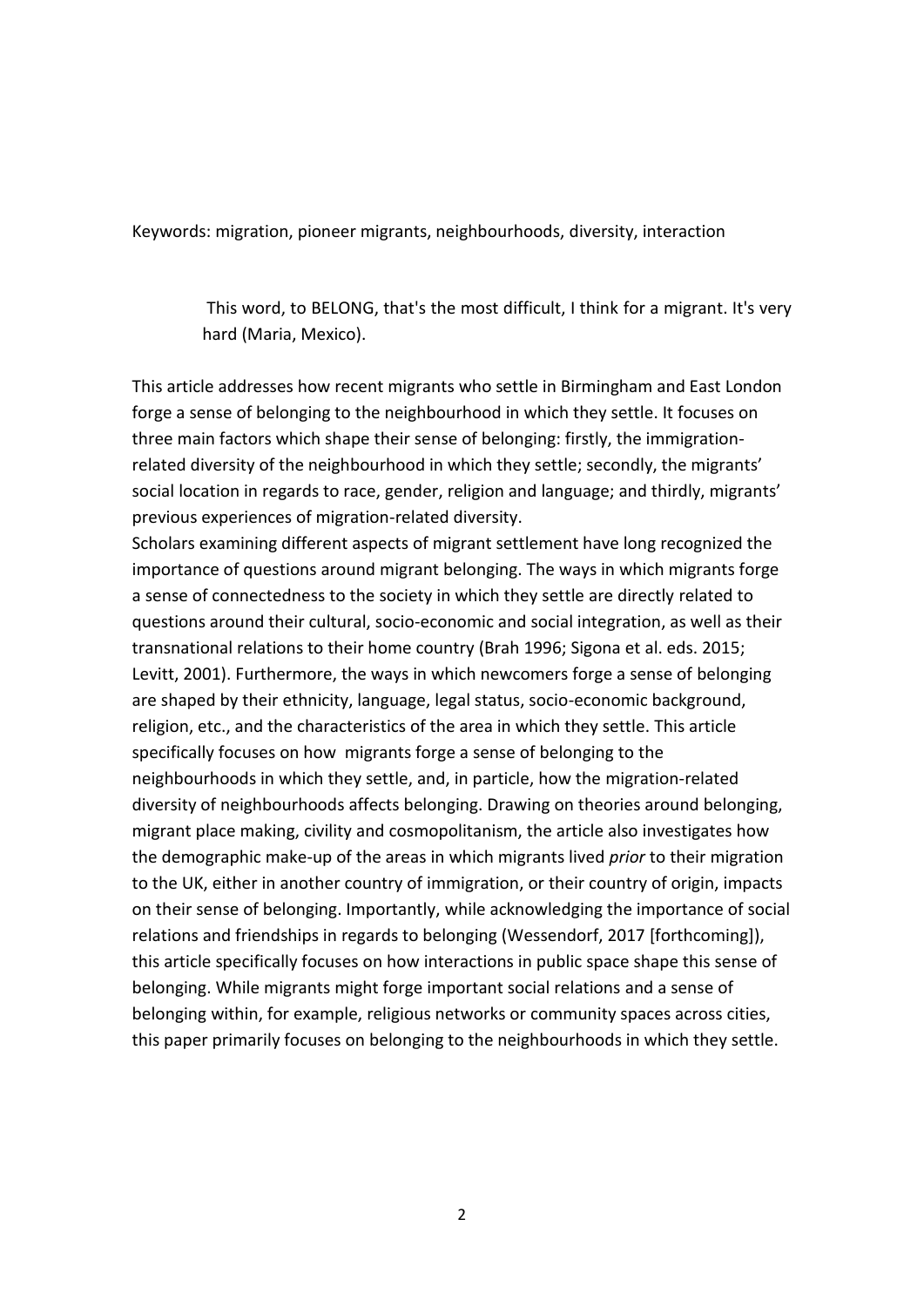The article compares experiences of migrants in East London and Birmingham. Research participants in East London settled in areas which could be described as 'super-diverse' (Vertovec, 2007), characterised by the absence of a dominant ethnic group, and the proliferation of differentiations according to national origins, languages, religious backgrounds, class, socio-economic backgrounds, legal statuses, etc. In Birmingham, research participants described neighbourhoods as dominated by specific ethnic groups, and only those settling in the city centre described the area as 'diverse'. By comparing settlement processes in East London and Birmingham, and by taking into consideration migrants' own social location, the article extends knowledge in regards to migrant belonging and how this is related to the social environment in which they settle as well as their own background and their previous experiences of diversity.

Importantly, this article takes a 'bottom up' perspective, putting individual stories of migrants in its centre. When talking about the neighbourhoods in which they settled, almost all research participants talked about their sense of belonging or exclusion in relation to **social interactions** with other residents. These interactions are importantly shaped by the existence or absence of intercultural skills among the longestablished population, coupled with migrants' previous experiences of diversity (and thus their intercultural competences). By interpreting belonging through the lens of narratives of social interactions, the article fills an important gap in knowledge of how belonging is not only constituted by factors such as the demographic make-up of the area and migrants' social location, but also the existence of cosmopolitan skills among migrants themselves as well as those they interact with.

Scholarship on migrant belonging has generally focused on migrant diasporas of more or less established communities with shared histories of migration and settlement (while acknowledging within group differences along, among others, socioeconomic or class lines, generation, etc.) (Brah 1996; Fortier 2000; Sigona et al. eds. 2015). This article expands knowledge on migrant belonging by focussing on 'pioneer migrants' who have come to the UK individually and lack social networks upon arrival. They thus represent the first migrants of their cohort (defined by, for example, generation, nationality, religion, region of origin, educational background, etc.) and have not followed an established chain migration. They could thus not 'dock onto' already existing migrant 'communities' where they could get support for their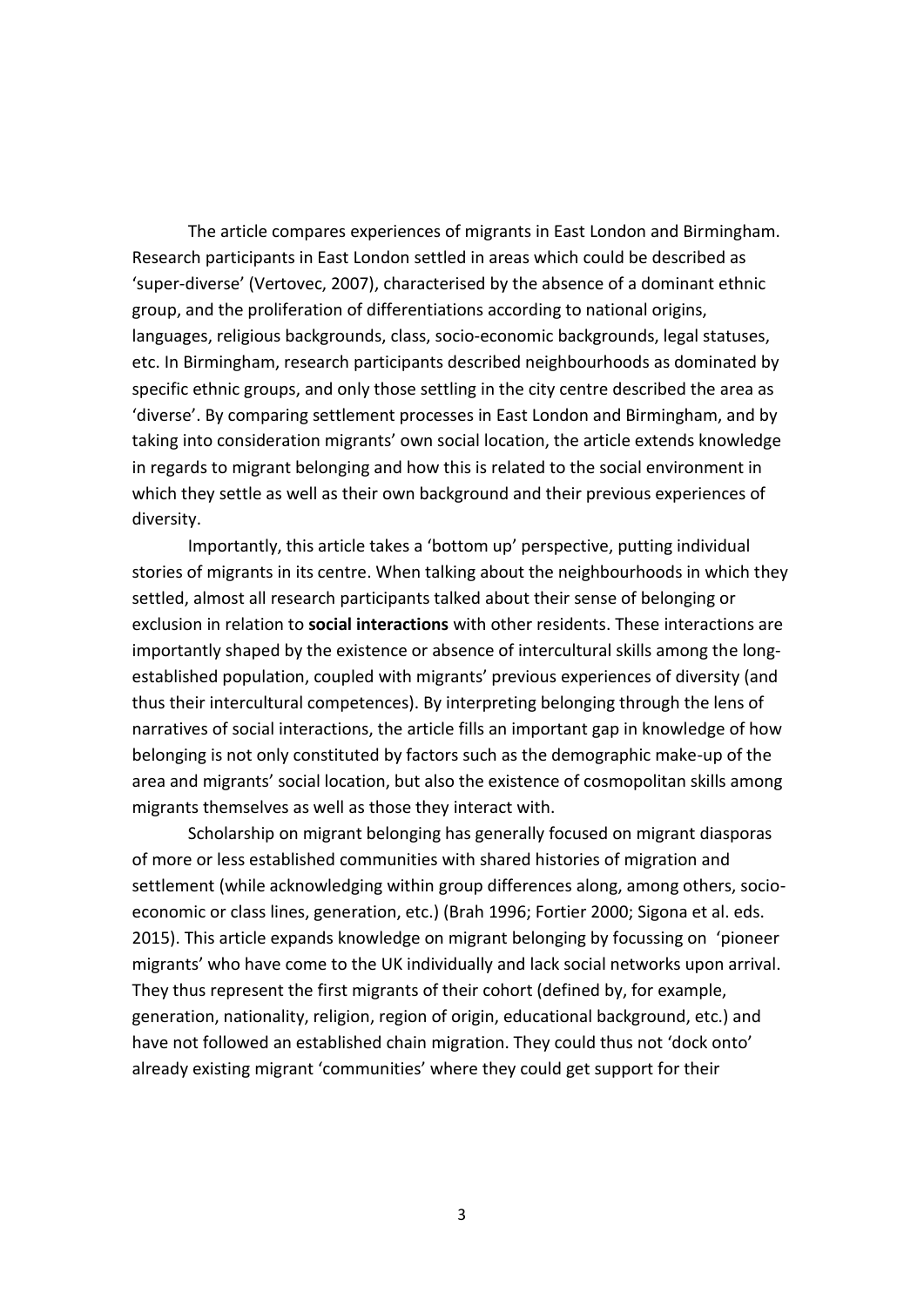settlement and develop a sense of belonging with co-ethnics (Wessendorf, 2017 [forthcoming]).

The article sets out by bringing together literature on migrant belonging and place making, linking these debates with notions of civility and cosmopolitan competences. Following details of the case study selection and methods, the article analyses the differences between settling in ethnically dominated versus mixed areas. The following section shifts the focus to the role of cosmopolitan competences in settling in a new place, and how those migrants with little experience of diversity prior to their migration go through a process of multicultural adaptation. The ensuing discussion highlights the need for a differentiated analysis of migrant belonging which takes the three factors discussed above into account.

## **Migrant Belonging, Cosmopolitanism and Civility**

Yuval-Davis (2006) has distinguished between three interrelated levels of belonging, relating to 'social locations', 'individual's emotional attachments to various collectivities', and the 'ethical and political value systems with which people judge their own and others' belonging/s'. Drawing on this conceptualization of belonging, this article focuses on the sense of attachment and connectedness migrants develop within the area in which they settle, and shows how this attachment is related to migrants' social location within structures of power, inclusion and exclusion, especially with regards to race, religion and gender.

Structures of inclusion and exclusion differ according to locality, which this article demonstrates by comparing different areas of settlement with different degrees of migration-related diversity. This relates to Valentine's claim that belonging is contingent on how particular places are…

> … produced and stabilized by the dominant groups who occupy them, such that they develop hegemonic cultures through which power operates to systematically define ways of being, and to mark out those who are in place or out of place (Valentine, 2007:18).

For example, Butcher (2010) has shown how young people in New Delhi navigate the city, and the skills they use to manage encounters with others who are different (in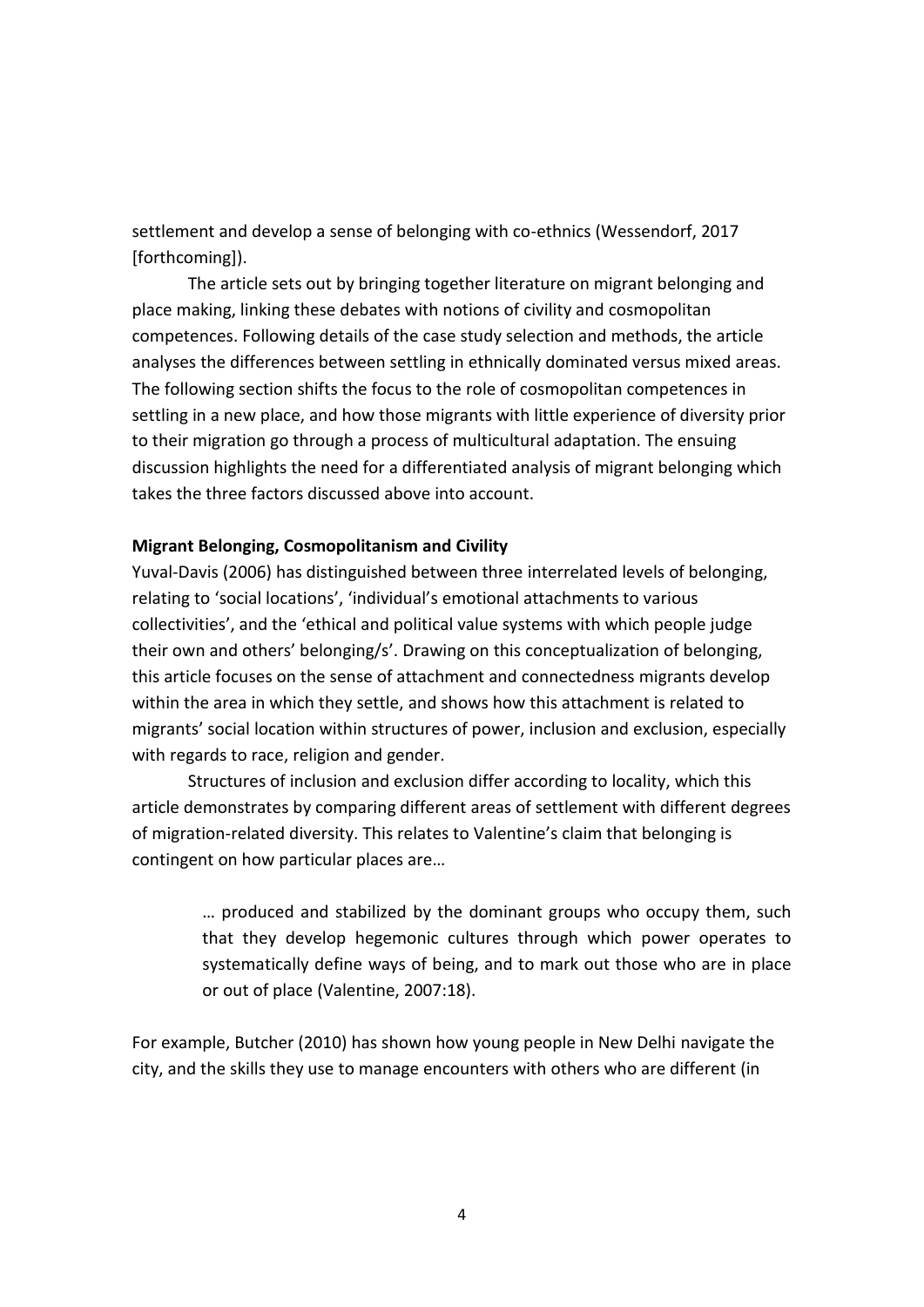terms of religion, educational background, region of origin, gender, etc.). They divide the city into spaces of belonging: spaces where they 'fit in', can 'be themselves' or be with people 'like me' (Butcher, 2010:523), and places where they do not feel this sense of belonging. Importantly, their sense of belonging is related to their experiences of positive or negative encounters with those perceived to be different. Migrant newcomers similarly develop a sense of belonging according to such experiences of interaction in public spaces.

Forging a sense of belonging amongst migrant populations who settle in urban neighbourhoods has also been conceptualized with the notion of 'place making', especially in situations where migrants are faced with discrimination (Castles & Davidson, 2000; Gill, 2010). Pemberton and Phillimore (2016) note that much of the research on migrant place-making focussed on large migrant 'communities' which settled in specific areas and developed neighbourhood identities and markers, for example by way of shops, signs, places of worship, community centres, etc. (Pemberton & Phillimore, 2016). This literature has shown how some ethnic minorities prefer to live with co-ethnics because of fear of racism and discrimination (Phillips, 2007). The literature on place-making is often based on the assumption that 'migrants cohere in distinct ethnic communities within which a process of place-making occurs' (Pemberton & Phillimore, 2016:4). The place-making literature thus interprets place making through an ethnic lens, assuming that individuals forge identities along ethnic lines. The pioneer migrants presented in this article, however, often either lacked coethnic social networks, or distanced themselves from co-ethnics and showed little interest in co-ethnic relations on the grounds of few commonalities in terms of, for example, socio-economic backgrounds, religion or shared interests (Wessendorf 2017 [forthcoming]). Pemberton and Phillimore (2016) raise the question of how migrants develop a sense of affinity to areas which could also be described as super-diverse, demonstrating that an area of long-standing diversity made it easier for visibly different migrants to settle and develop a sense of belonging. This article builds on these findings by looking at pioneer migrants who have come to the UK individually and do not join an already existing 'community' and are thus unable to develop a sense of belonging to a diasporic community. Their sense of belonging is primarily shaped by a sense of 'not sticking out', of being able to be *invisible* on the grounds of already existing neighbourhood diversity. Visibility and invisibility are thus crucial in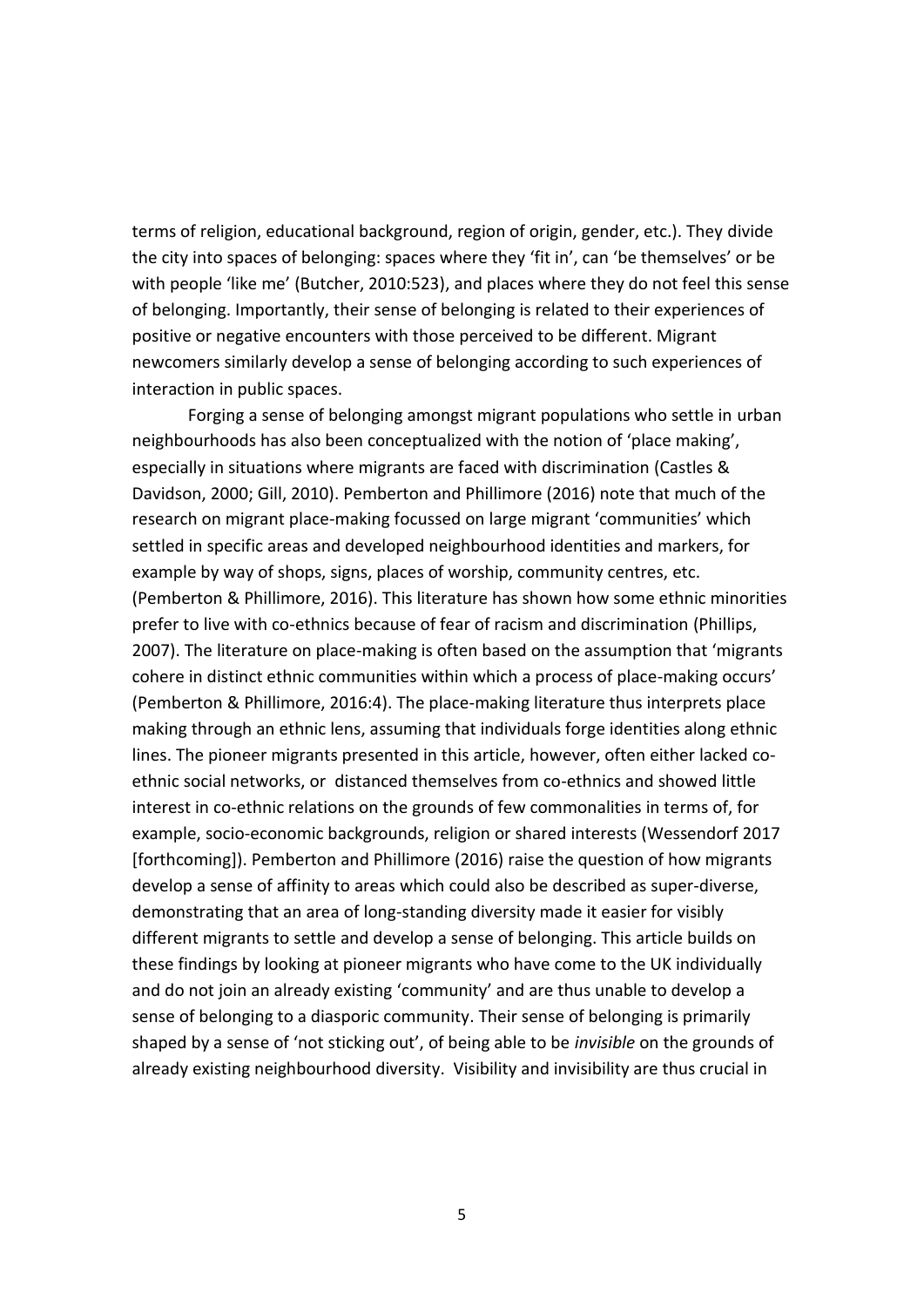regards to belonging. This resonates with writings on the city which have shown how diversity makes it easier to fit in (Simmel, 1995 [1903]; Tonkiss, 2003) because it enables newcomers to 'feel accepted in their otherness' (van Leeuwen, 2010:642). Belonging in this context is thus not related to long-term residence, but rather a sense of fitting into the social landscape made up of a range of different people (Wessendorf 2014).

Belonging is, however, not only about being accepted and not sticking out, but also about interaction in public space (Ahmed, 2000). Studies on urban encounters have drawn on the notion of 'civility', referring to the 'capacity of people who differ to live together' (Sennett, 2005:1), independent of variations in 'physical abilities, beauty, skin colour and hair texture, dress style, demeanour, income, sexual preferences, and so forth (Lofland, 1998:464-5). While civility can also be interpreted as a way to avoid possible tensions (Valentine, 2008; Wessendorf, 2014a), for the recent migrants represented in this article, being treated with civility is crucial in regards to their sense of belonging. This becomes manifest when there is a lack of civility. Importantly, civility can also be described as a 'leaned grammar of sociability' (Buonfino & Mulgan, 2009). In neighbourhoods characterized by long-term immigration-related diversity, both long-term residents as well as newcomers have to continuously learn to deal with diverse others, according to changes in the population and, in regards to newcomers, depending on their previous experiences of diversity. Such skills have also been described as cosmopolitan skills which facilitate interaction with culturally different others and the management of difference and inequality (Datta, 2009; Noble, 2009; Vertovec, 2009). While civility refers more generally to interaction with people who differ in various ways, cosmopolitan practices more specifically refer to interactions across cultural differences. Noble brings the two notions together, referring to 'habits of intercultural civility' (Noble, 2013:164), which, importantly, can exist in parallel to racism and exclusion. Similarly, scholars have shown how such intercultural civility can emerge out of daily habits of 'perhaps quite banal intercultural interaction' (Sandercock, 2003:89), but that it can exist in parallel with exclusion and racism (Amin, 2002; Hall, 1999; Noble, 2011; Tyler, 2016; Wessendorf, 2014b; Wise & Noble, 2016).

Building on this literature, this article looks at how newcomers experience already existing patterns of conviviality in neighbourhoods which differ in terms of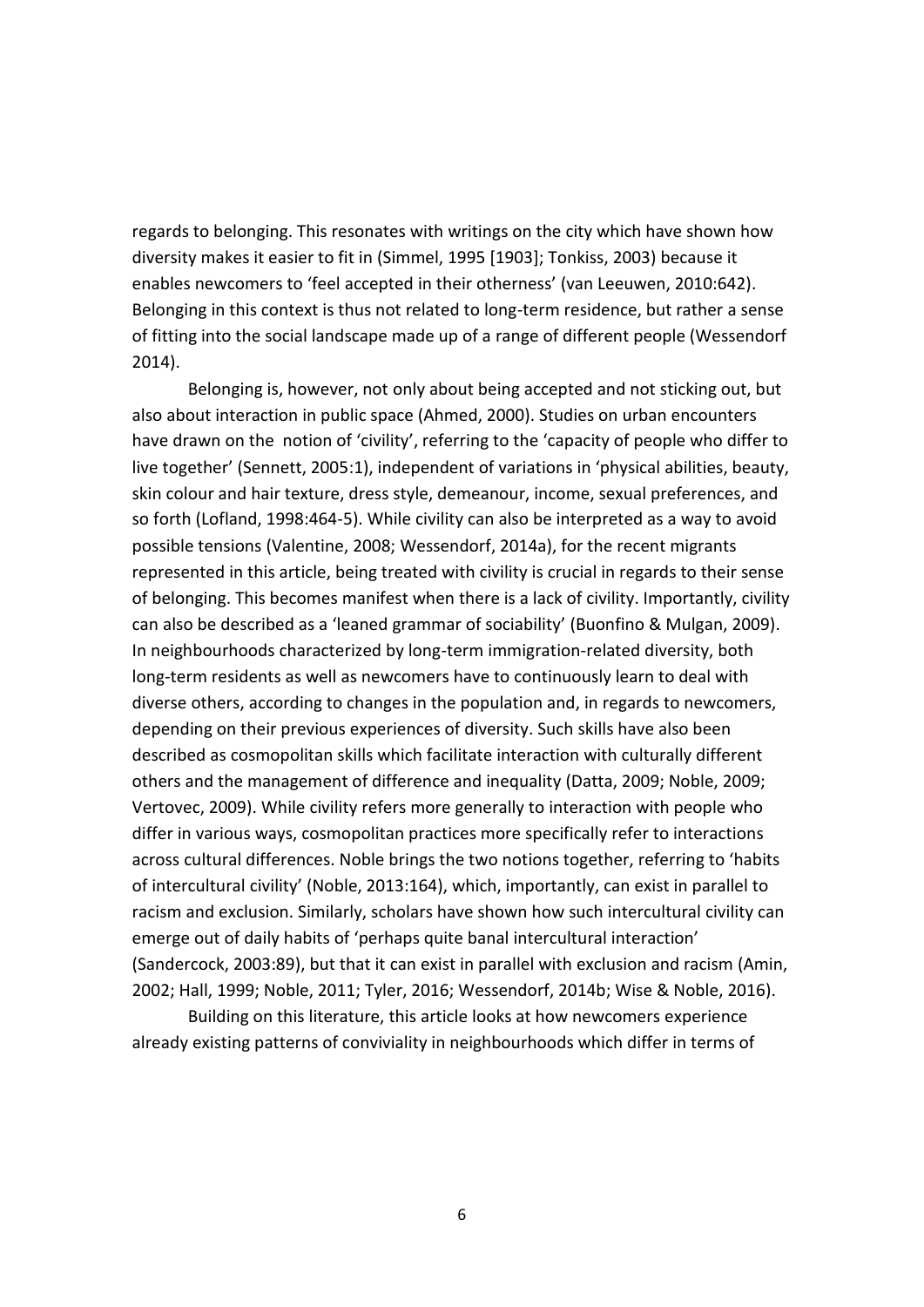their migration-related diversity, and how their sense of belonging to a neighbourhood is shaped by these patterns.

## **Case study selection and methods**

Research in East London primarily concentrated on the Borough of Hackney and its surrounding areas, while research participants in Birmingham lived across the city. With its population of 257,379, Hackney figures among the most deprived areas in the UK, but it is currently seeing the arrival of an increasing number of middle-class professionals (DCLG 2015). Some of them form part of the pioneer migrants described in this paper. It is also one of the most ethnically diverse boroughs in Britain, with only 36.2% of the population being white British, and more than one hundred languages spoken in the borough. Since the 1950s, migrants from West Africa, the Caribbean and South Asia have arrived, followed by Turkish speakers and Vietnamese . Among the biggest minorities are Africans (11.4%), people of Caribbean background (7.8%), South Asians (6.4%), Turkish speakers (4.5%), Chinese (1.4%) and 'other Asian' (2.7% , many of whom come from Vietnam). 6.4% of the population identify as 'mixed'. This 'old diversity' is now over layered by 'new diversity' (Vertovec ed. 2015), with 35.5 % of Hackney's total population being foreign-born. They come from 58 different countries, ranging from Zimbabwe, to Cyprus, Somalia, Iraq, Albania, Denmark, Germany, Brazil, etc. Recently, there has been an increase in people from Eastern Europe and Spanish speakers from Latin America and Spain<sup>i</sup> (London Borough of Hackney 2015).

While the ethnic minority and migrant population of Hackney and surrounding areas is spread out over the various wards of these boroughs, it is different in Birmingham. With its population of just over a million (1,073,045), Birmingham could be described as super-diverse, with a considerable increase in immigration-related diversity since 2001. Neighbourhoods such as Lozells and East Handsworth house residents from 170 different countries, ranging from Poland to Somalia, China, Nigeria, Zimbabwe, Iran, etc. (Birmingham City Council, 2013; Phillimore, 2013). 53.1% of Birmingham's population are white British. The biggest ethnic minority groups are Pakistani (13.5%,) Indian (6.0%), Bangladeshi (3%), Black Caribbean (4.4%) and Black African (2.8%) (Birmingham City Council, 2013). In contrast to Hackney and its surrounding areas, however, these ethnic minorities primarily live within specific wards of Birmingham. For example, three wards of Birmingham (Washwood Heath,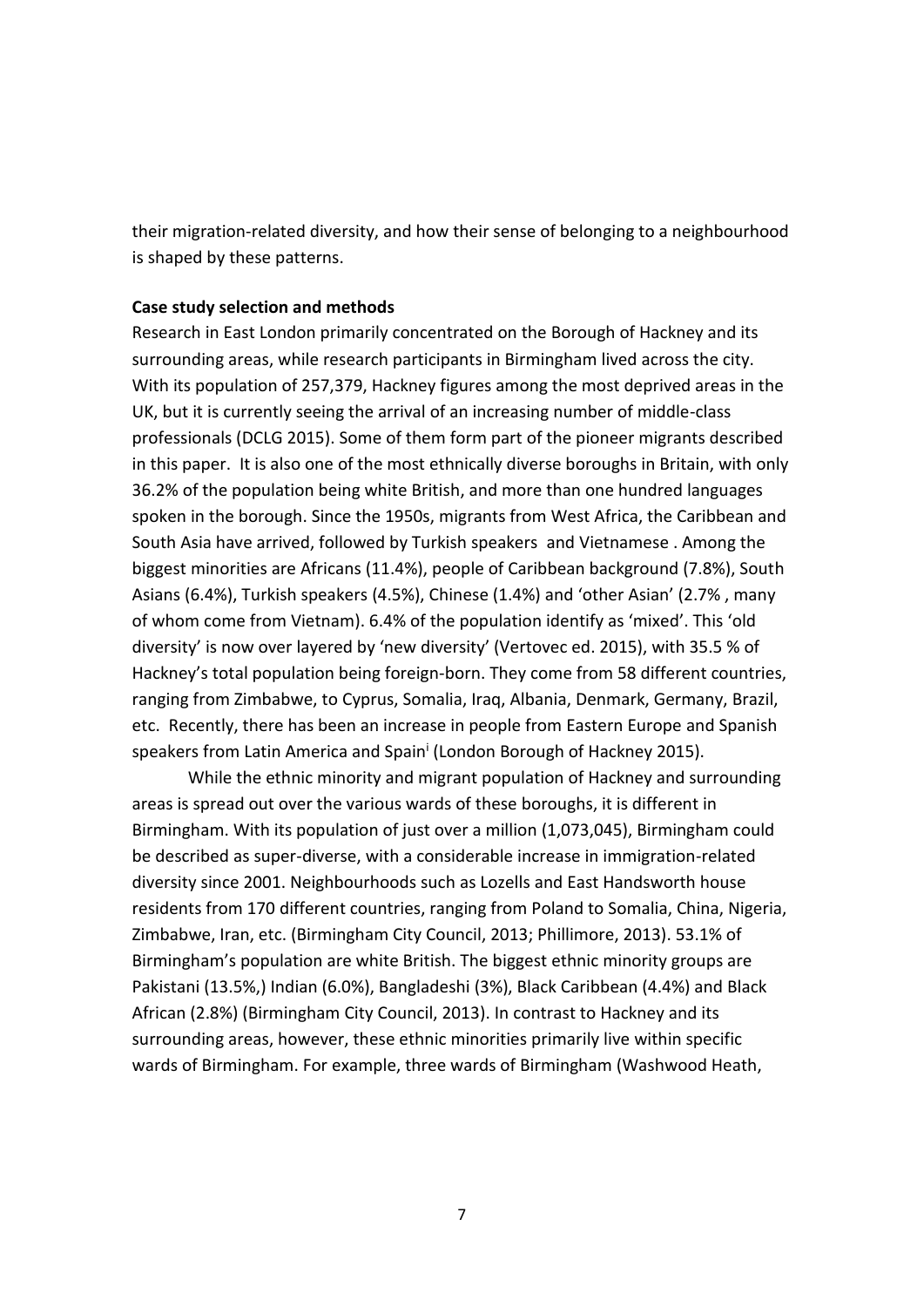Bordesely Green and Sparkbrook) recorded more than 70% of people identifying as Muslim (Birmingham City Council, 2013). Even areas such as Handsworth, which have seen a considerable increase in migrants from a variety of countries of origin, are still dominated by the presence of long-established minority groups from south Asia (54%) and the Caribbean (12.2%). The visible presence of these long-established ethnic minorities by way of shops, places of worship, restaurants, etc. also shapes the impression newcomers have about these areas. Research participants in Birmingham described most neighbourhoods as either Asian or white British, with the exception of the City Centre, where a variety of people of various backgrounds are present during the day. Descriptions of East London, in contrast, were characterized by the emphasis that there were people from all over the world and that nobody dominated the area.

The article is based on qualitative research from 2014 to 2017, including 46 indepth interviews as well as four focus groups with recent migrants, and thirty interviews with people working in the migrant sector such as English teachers and social workers, altogether involving a total of 99 respondents*.* Research participants were found through personal social networks formed during previous fieldwork in East London (Wessendorf 2014), snowball sampling, through religious and voluntary organisations, English classes and serendipitous encounters, for example on playgrounds, at school gates or in children-related activities. Most interviews in Birmingham were undertaken by three research assistants who were themselves of ethnic minority or migrant background and who had links to migrant networks. Interviews were conducted in English, French, Italian and Spanish, transcribed and coded in NVivo. Respondents (including those who participated in focus groups) came from 48 Countries of origin (see appendix). People of different legal statuses were interviewed, and it soon became clear that legal status determined all other aspects of settlement because of UK Asylum dispersal policies which house asylum seekers in places which are not of their choice (Hynes & Sales, 2010), and because of the prohibition to work. This made them by far the most disadvantaged and excluded among the research participants, an issue I discuss elsewhere (Wessendorf, 2017). Full ethical approval was gained for the project in advance of fieldwork being undertaken, and research participants could chose to change their names.

#### **Findings**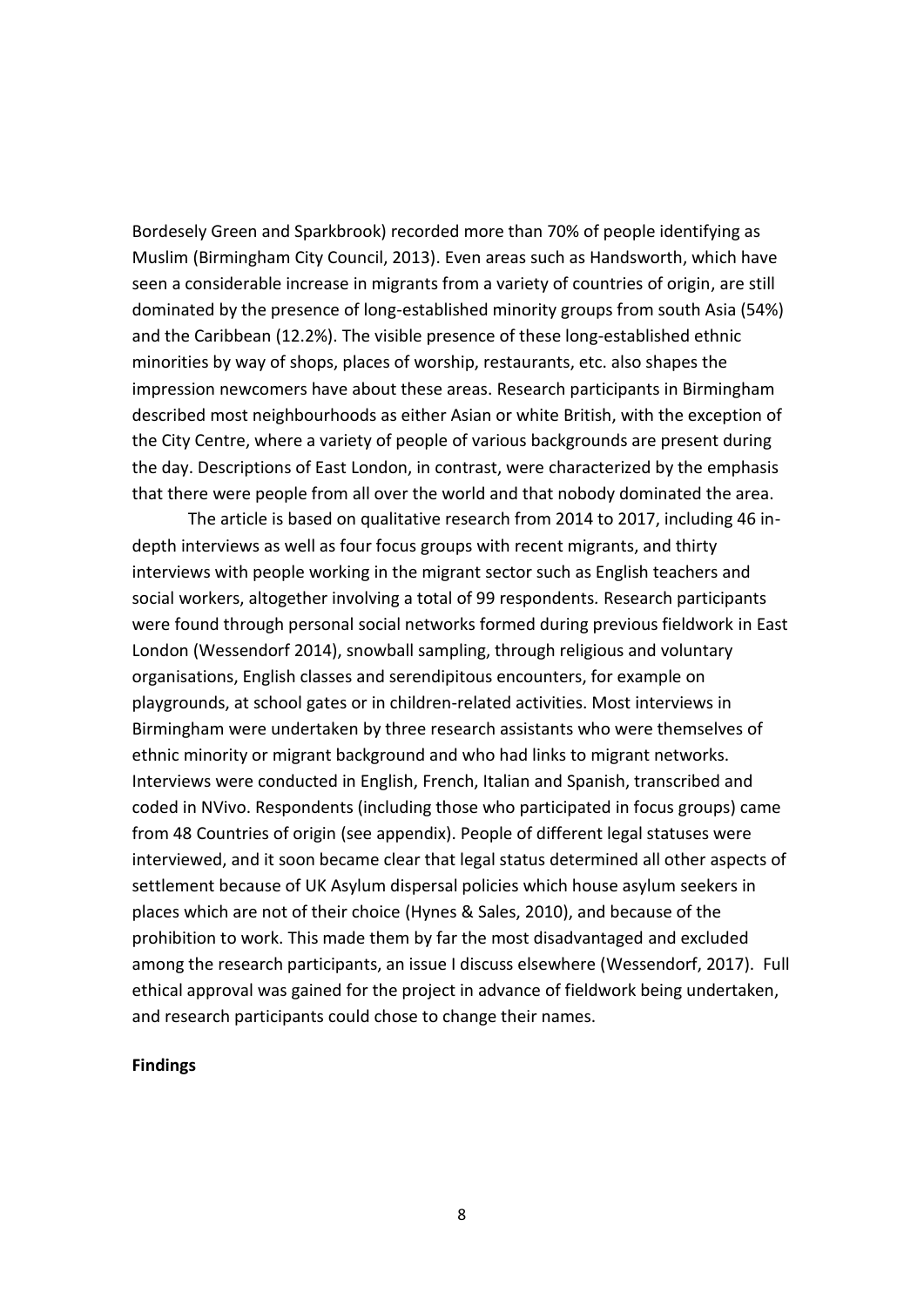Several factors made a difference in whether research participants developed a sense of belonging to the area in which they settled. One factor is related to migrants' country of origin or the country of residence prior to migration (in the case of transit migration), and whether migrants previously formed part of an 'invisible' ethnic majority, or whether they formed part of an ethnic minority. The second factor related to the area of settlement, and whether it was characterised by long-standing diversity in which no dominant group existed, or whether the area was dominated by either a white British majority or one ethnic minority. These factors are directly related to the social location of migrants, especially in regards to race, and to a lesser degree religion and gender.

### *Settling in an ethnically dominated area versus a mixed area*

The ethnic make-up of an area made a considerable difference in how research participants felt about their neighbourhood. This was the case for migrants who are 'visibly different' to the majority society, for example Africans and some of the Latin Americans, as well as migrants from Eastern and Southern Europe, albeit in very different ways.

Boniface from Zambia lives in an area in Birmingham dominated by elderly white British people. He described how he found it isolating to live among them because he feels that his neighbours are avoiding him. They 'shut the door and [go] back in the house and that's it, you come out, they go in'. He describes how he is 'trying to integrate in terms of being social', to show that he is here to stay, but he is met with resistance. Not only does he experience this exclusion with his neighbours, but also in the local area, for example in the park:

> Like last Saturday we went to the park ... We were outnumbered, but my children, the way they are, they are too vocal, and they are easy speaking (...) 'hi, how are you' (...) and we saw people moving away, and keeping their children [away] (...) I find it difficult because I wanted to be like a normal, normal. Life is the same, we are different in colour, but the blood is the same.

He then went on to describe Birmingham more generally: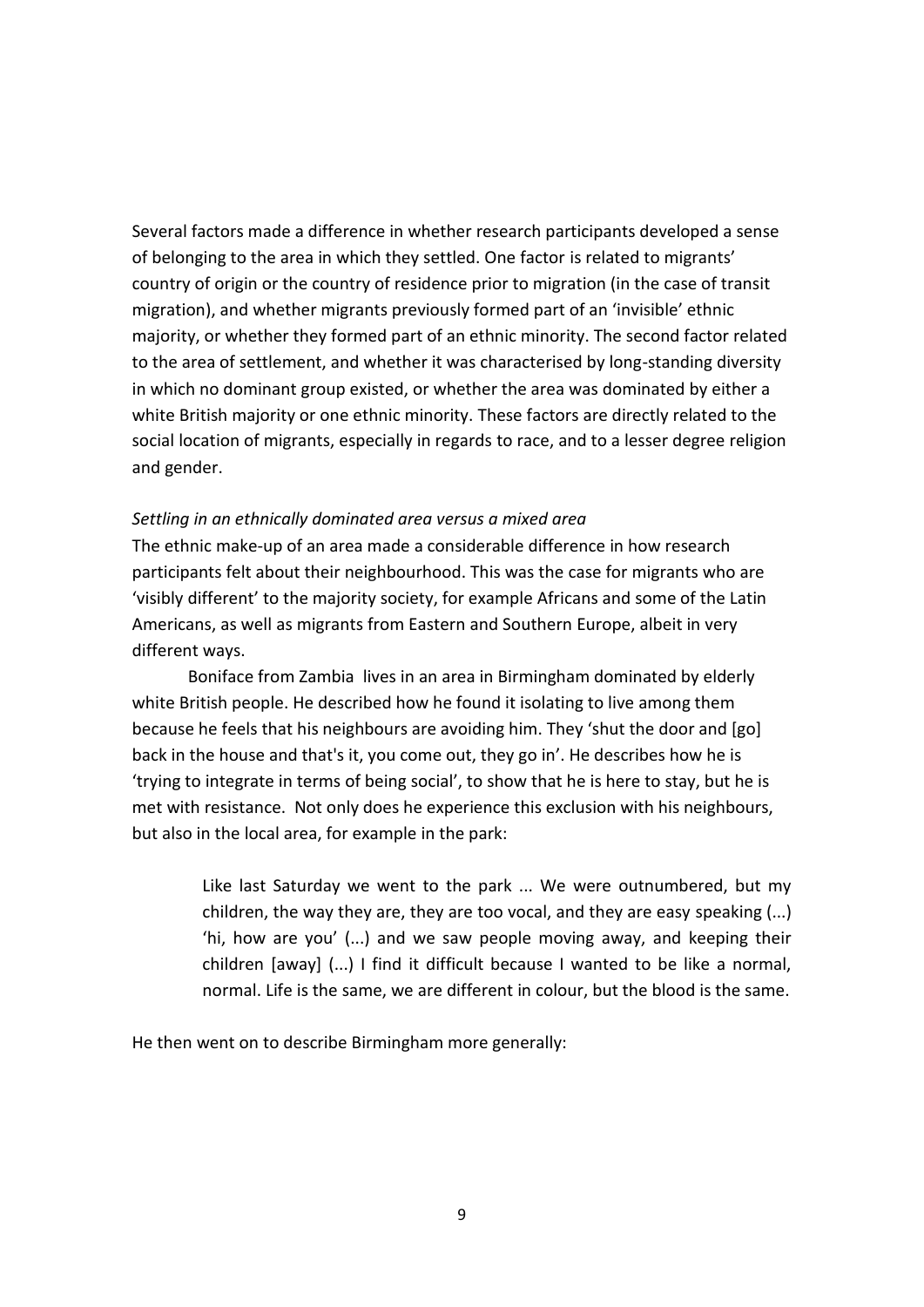The problem is, what I have come to discover about the diversity in Birmingham, you know the natives of the blacks [Black British], they are concentrating near the city, but when you go outside, it's not like that. (…) If you begin to go to the Black Country, as far as you go, it becomes different. But when you come in the city you find, wow, it's very diverse, you can see everywhere you look at there's another [black person], there's another. But when [you] begin to go to Solihull, my goodness.

In his account, Boniface contrasted these white British dominated areas not only with the city centre, but also with Handsworth, where it 'is like your own is there'. His account reflects other research participants' impressions of Birmingham city centre as a mixed space, in contrast to many of the other neighbourhoods. Olga from Russia described this as follows:

> Birmingham is diverse and not at the same time, because if you look at it from the overall number, ok you have so many Chinese, Indians, Pakistanis, Estonians, and African Caribbean living here and so on, so yeah it looks diverse. But when you start to look at the pockets of the people, then there is not much of pockets of diversity, there is quite a few ethnic backgrounds who congregate in the same environment. They form a mono-ethnic environment within, and that basically excludes others. The same with British people as well, they have their pockets. So there are more pockets, but you don't see many places where you can actually see people mixing, the city centre is that place.

Pemberton (2017) similarly found that newcomers in Birmingham felt a greater sense of ease and belonging in the city centre because of its immigration-related diversity, in contrast to the more ethnically defined other neighbourhoods. Just like Butcher's (2010:523) young Indian research participants in New Delhi, these migrants 'divide the city into spaces of belonging' where they do or do not fit in.

In general, many of the research participants described their surprise when first coming to Birmingham and seeing so many people of South Asian background. A research participant from Mexico ended up settling in the area of Sparkhill, which is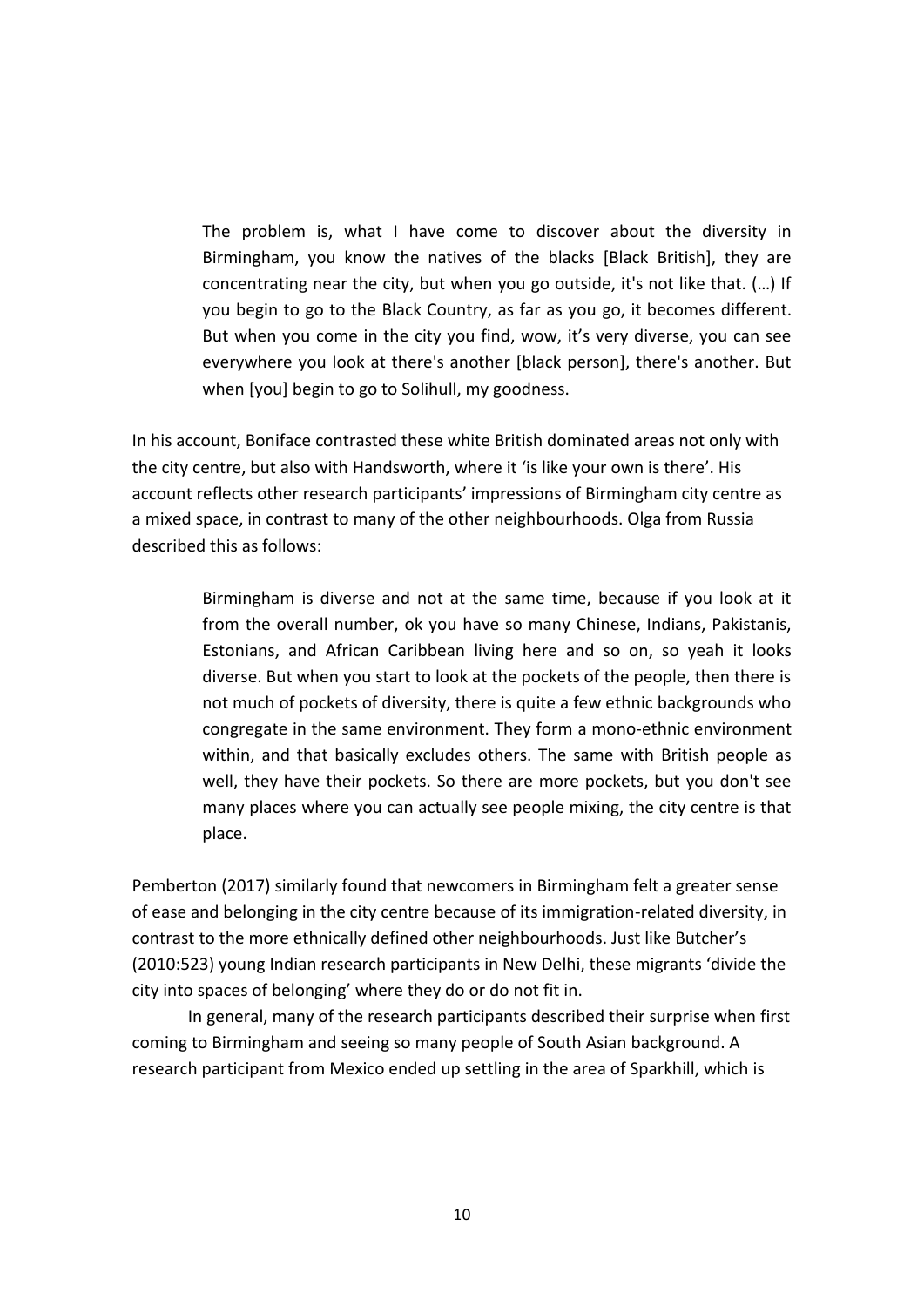dominated by people originating from Pakistan. Similar to Boniface, her experience exemplifies how settlement and belonging are shaped by both, the ethnic makeup of an area as well as one's own background, in this case her being Mexican (and thus visibly not white British) as well as being a woman.

> M: Let me tell you, my problem is very specific, I don't look like English of course, I could easily be Pakistani or Indian, but I don't use traditional clothes and I don't, my hair is not tied up, and I have been, I have never had a real problem but when I go to the shops, men don't like to look at me, so they give me the money like this, looking away (...). And one day, I frequently go and have a walk in the park because there's a park nearby, and when I pass close to men they avoid me (…), and women look at me too because I'm not using the traditional…

> S: So they think that you are one of them but not following the rules? M: That I'm westernized probably. And at the beginning in the school [her child's local primary school], now everyone knows that I'm Mexican, but at the beginning, when I came for the first time, the first two months, when no one knew who I was, they looked at me, they were looking at me A LOT, because for them I was Pakistani (…). And that's another thing, my husband is English, British, white, and multicultural couples are not common here. So my husband is odd here, because now there are no white people in this area. (…) It's just so unfair in a way, it's just because of the looks, the way people judge you. I'm not complaining but it was a big learning curve.

At the time of the interview, she was planning to move to a 'more mixed place'. She described how she felt socially isolated because 'you need interaction, you need friends, you need to create another community, and I cannot find it here'. She also referred to her previous life in Mexico, and how she used to interact with her neighbours, which she now feels unable to do. She was hoping that in the new area where she was planning to move, it would be more sociable: 'you know they have a little club nearby, by the church (…) they do Karate, Yoga, and these things (…), so it means that there is a group of people that lives nearby that go there'.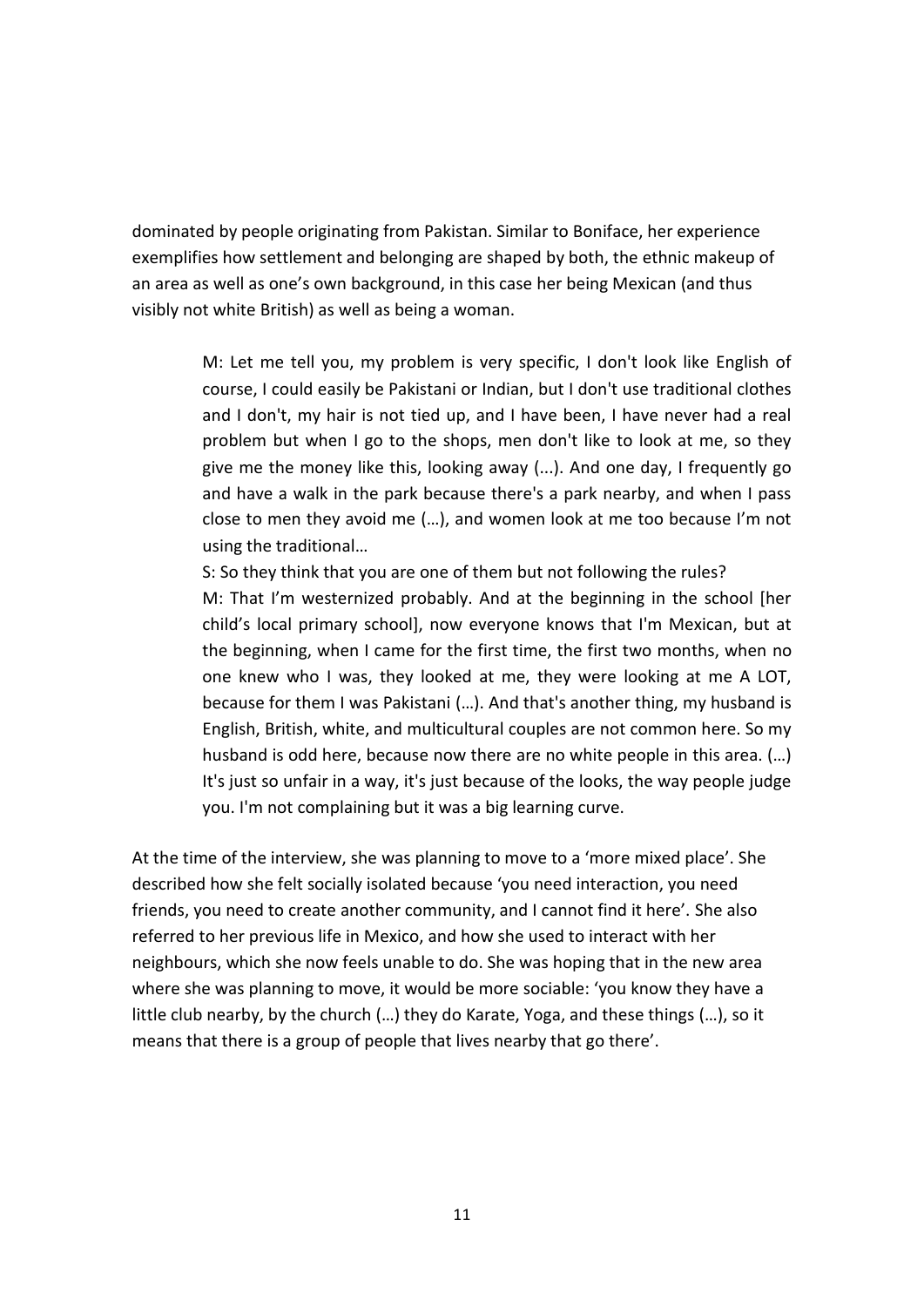Maria's and Boniface's accounts exemplify the coming together of the three factors which I have described as crucial in shaping a sense of belonging: the ethnic makeup of an area, the migrants' social location, particularly in regards to race and gender, and the migrants' previous experiences of diversity and local interaction. Their examples also confirm Valentine's claim that 'in particular spaces there are dominant spatial orderings that produce moments of exclusion for particular social groups' (Valentine, 2007:19). These moments of exclusion were also produced because of a lack of interulturual skills among the long-term residents in these areas resulting from a lack of the daily habits of 'intercultural civility' described by Noble (2013) and others (Sandercock 2003, Wessendorf, 2014; Wise & Velayutham, 2014).

In their study on migrant place-making in Handsworth (Birmingham) and Kensington (Liverpool), Pemberton and Phillimore (2016:14) have shown how 'more visible migrants were clear that they needed to live somewhere where visible difference was unremarkable in order to avoid racial harassment'. The research participants of this project who were visibly different to the white British majority all emphasised how much easier it was for them to settle in a context where visible diversity was the norm. This, however, went beyond race. Religious diversity, gender and diversity in life-styles were additional factors which facilitated a sense of belonging (Wessendorf, 2016). Aika from Kyrgyzstan who settled in East London describes how she 'never felt like I'm a foreigner here, I don't feel that, I don't feel like I don't belong here, I feel like I can be part of it or not part of it, no one bothers. She described how it does not matter…

> … how you dress, how you look, there's not many norms. Whereas at home even leaving the house was, not brushing your hair seems to be a crime. It's hard work, it's hard work. Living up to that image with women, well kept women, educated, you have to live up to that perfect ideal.

Elsewhere, I have shown how other migrant women similarly enjoyed the freedom gained in the UK, for example in regards to less pressure to dress up when going out (Wessendorf, 2016). Madina, a Chechen woman who grew up in Latvia, emphasised how she had never left the house in flat shoes before moving to the UK, and that in London, 'you have a freedom of expressing yourself, dress how you want, be whoever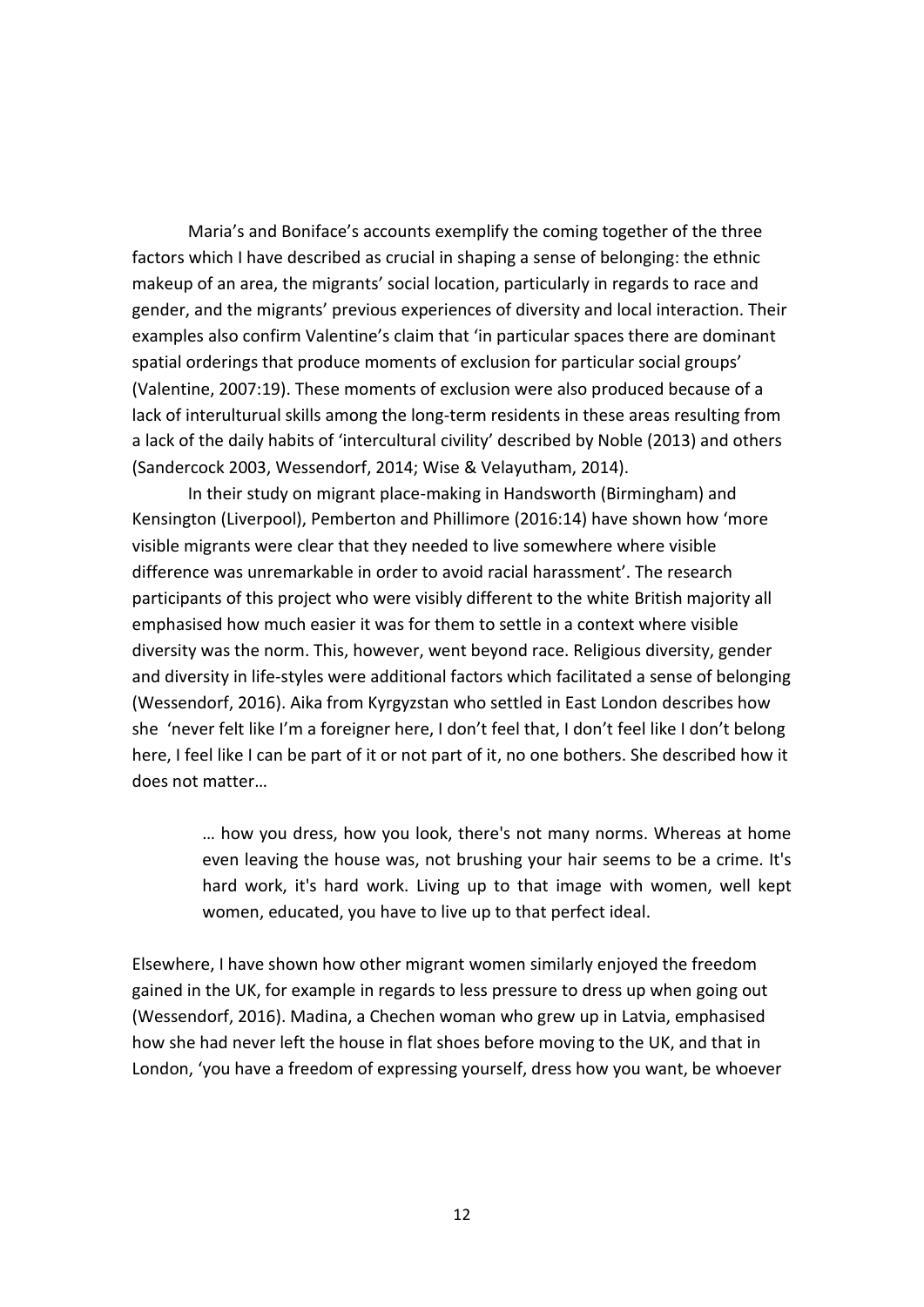you want, follow the religion you want, no one is going to tell you anything'. These migrants thus feel a sense of belonging on the grounds that an area is so diverse that there are less expectations of conformity. This also pertains to language. The existence of 'audible' diversity, i.e. the presence of many different languages, as well as many different accents when speaking English, makes it easier for non-English speakers to communicate, feeling less self-conscious about not speaking perfect English. Also, many native English speakers in such areas are used to hearing different accents and dealing with people who speak limited English, which represents another example of intercultural civility among the long-term residents (Noble, 2013).

Religious diversity is another factor which facilitates some of the newcomers' settlement. Marieme from Senegal for example, who lives in East London, expressed her relief that she felt free to fast for Ramadan and that people respected it. Similarly, Madina, mentioned above, finally felt free to wear a headscarf when moving to London. In Latvia, she did not dare to show her religious background for fear of discrimination, . because 'as soon as you say you're a Muslim you are a terrorist'. In her account, Madina thus compared her experiences of Islamophobia in a less diverse place with her experiences in London. Similarly, African and Latin American migrants who had come to the UK via Italy or Spain described how they experienced less racism in London and Birmingham than where they had previously lived. Of course, this does not mean that there is no racism in these UK cities. However, these recent migrants' experiences of exclusion were directly shaped by previous experiences of discrimination in the places where they lived prior to coming to Birmingham or East London This also included experiences in other places within the UK for those who had lived in other places prior to settling in Birmingham and London.

The following section compares migrants who arrive in the UK with previous experiences of diversity who have acquired 'cosmopolitan competences', with those who arrive with limited experiences of diversity.

#### *Cosmopolitan competences and multicultural adaptation*

Cosmopolitanism has been described as 'an orientation, a willingness to engage with the other… an intellectual and aesthetic openness toward divergent cultural experiences' (Hannerz, 1996:103). Importantly, it is also related to specific practices and competences (Vertovec, 2009). There is a substantial body of literature which has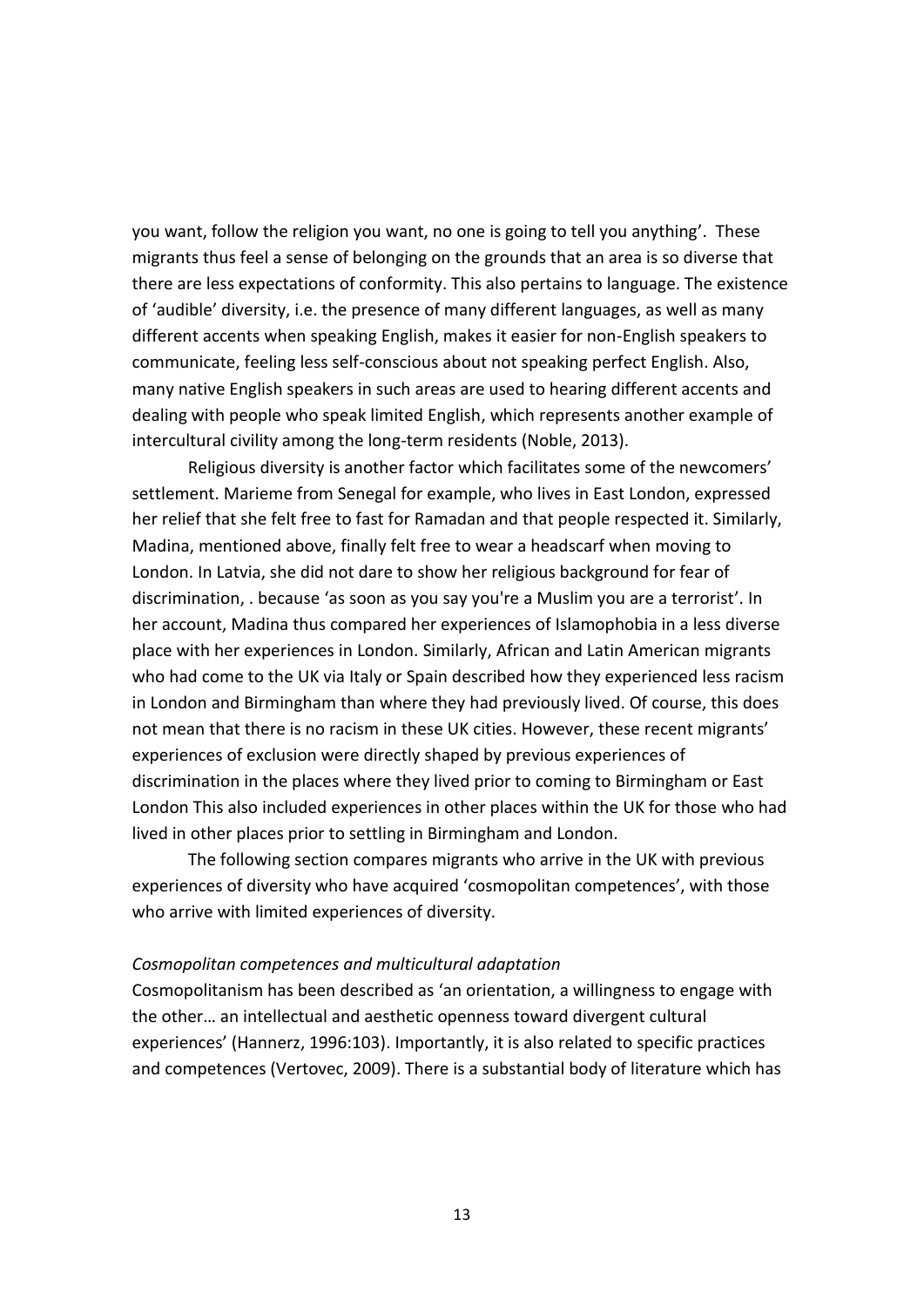looked at these cosmopolitan practices among migrants and non-migrants on the local level, and how they skilfully interact with people who are different in terms of their cultural backgrounds, languages and religions (Datta, 2009; Glick Schiller et al., 2011; Noble, 2009, 2013).

How do previous experiences of diversity in migrants' countries of origin, or in places of transit migration, impact on experiences of diversity once migrants settle in the UK? This section looks at two types of migrants: white migrants who come from less ethnically diverse places, primarily in Eastern and Southern Europe, and migrants from places where diversity is the norm. In regards to the former, I use the notion of 'multicultural adaptation'<sup>ii</sup> referring to the ways in which they first have to adjust to their new social environment. Take for example Nadia from Belarus, who was an English teacher back in her home country and lived in the centre of Birmingham.

> My country is so homogeneous, I wasn't used to see a variety of cultures, some of which I haven't seen before. I was always wary about my surroundings, and also I struggled a bit to understand people who speak with an accent. (…) When I first arrived I stayed with my husband because I was afraid of going outside, because I was afraid to get lost and not find my way, it was scary. (…) I didn't have the basis for communication. I did not understand what is polite, what is rude, what questions to ask. (…) You know, basically when you know a culture, then you can sort of relate, but if you don't know the culture you are afraid to be social. You are afraid to break the social rules. I know that it sounds a bit strange, but…

This confirms Glick Schiller et al.'s claim that experiences of migration as such do not 'necessarily produce either cosmopolitan sociabilities or identities' (Glick Schiller et al., 2011:404). Rather, it is through sustained and regular contact with difference that both migrants and non migrants adapt to culturally different others and learn the cosmopolitan skills required to live with difference. Nadia's example confirms how civility towards difference can be seen as 'learned grammar of sociability' (Buonfino & Mulgan, 2009). This was also described by Alejandro, a migrant from a rural area in Spain who lives in Birmingham. For him, the most important thing that 'you learn when you start to live abroad in a multicultural place [is that] not because he is from Asia or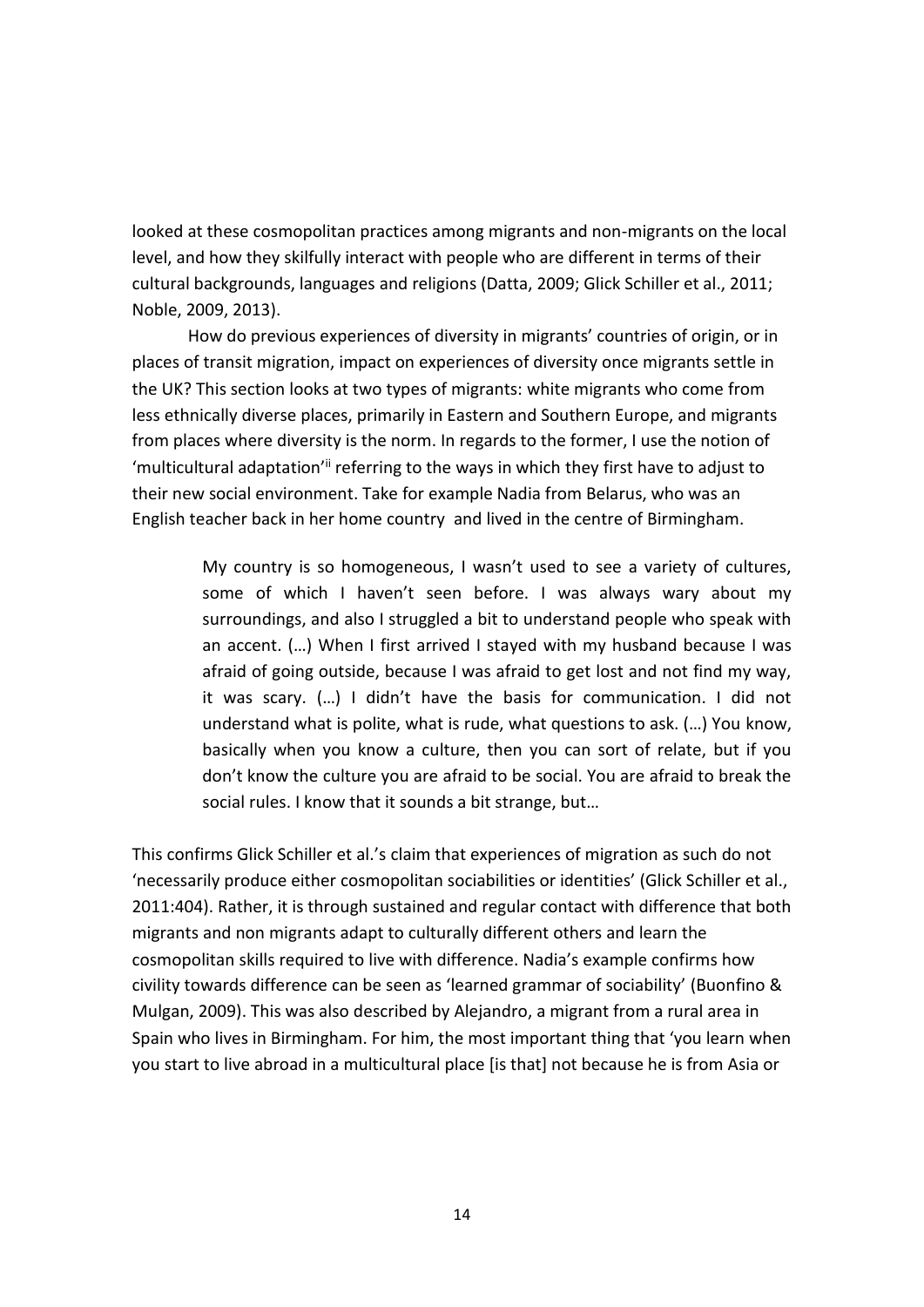that [he] is from America, they are strange or weird. No, they are just different'. Similarly, Nadia, quoted above, describes how she became more open when living in Birmingham, describing how back in Belarus, she 'probably wasn't as open-minded about the cultures'.

Of course, individual dispositions play a role in shaping the extent of acceptance of diversity in different ways. While the research participants of the study presented here did not express negative opinions about living in diverse urban areas, others have found that some Eastern European migrants struggle to adjust to areas dominated by ethnic minorities. Pemberton and Phillimore (2016:14) have found that some of their Polish research participants were 'unfamiliar with visible difference and could not identify with it'. They therefore attempted to move to less ethnically diverse areas (see also Nowicka, 2013). Importantly, however, some Eastern European migrants arrive with previous experiences of diversity. Joe from Hungary for example worked in the building sector in Marseille (France), together with North African migrants, before moving to Birmingham. Despite being used to ethnic diversity, he was surprised about the number of South Asians in Birmingham. He describes how different 'the Britain that I studied in school' was, which he had pictured as 'a very nice green country, with people drinking tea'.

Interestingly, especially African newcomers were not new to diversity when coming to the UK. Mamadou from Ivory Coast who lives in London, for example, describes how where he lived back home, there were 62 ethnic groups which all spoke different languages. Charlie, who also comes from Ivory Coast and lives in Birmingham, describes his surprise about the large Asian population in Birmingham, but also how he was used to diversity from back home:

> C: Yeah, when I came here I was surprised to interact with a lot of Asian people (…) that's one of the first things that I noticed. This city is quite Asian, and then I discovered other nationalities.

I: Did you know other Asian people when you lived in Ivory Coast?

C: Ahhh, what do you mean Asian? Because I used to have an accountant firm and 85% of my clients were traders and most of them were foreigners, because most of my clients were civil servants, mainly those who make business with foreigners, so we have a lot of Lebanese people, a lot of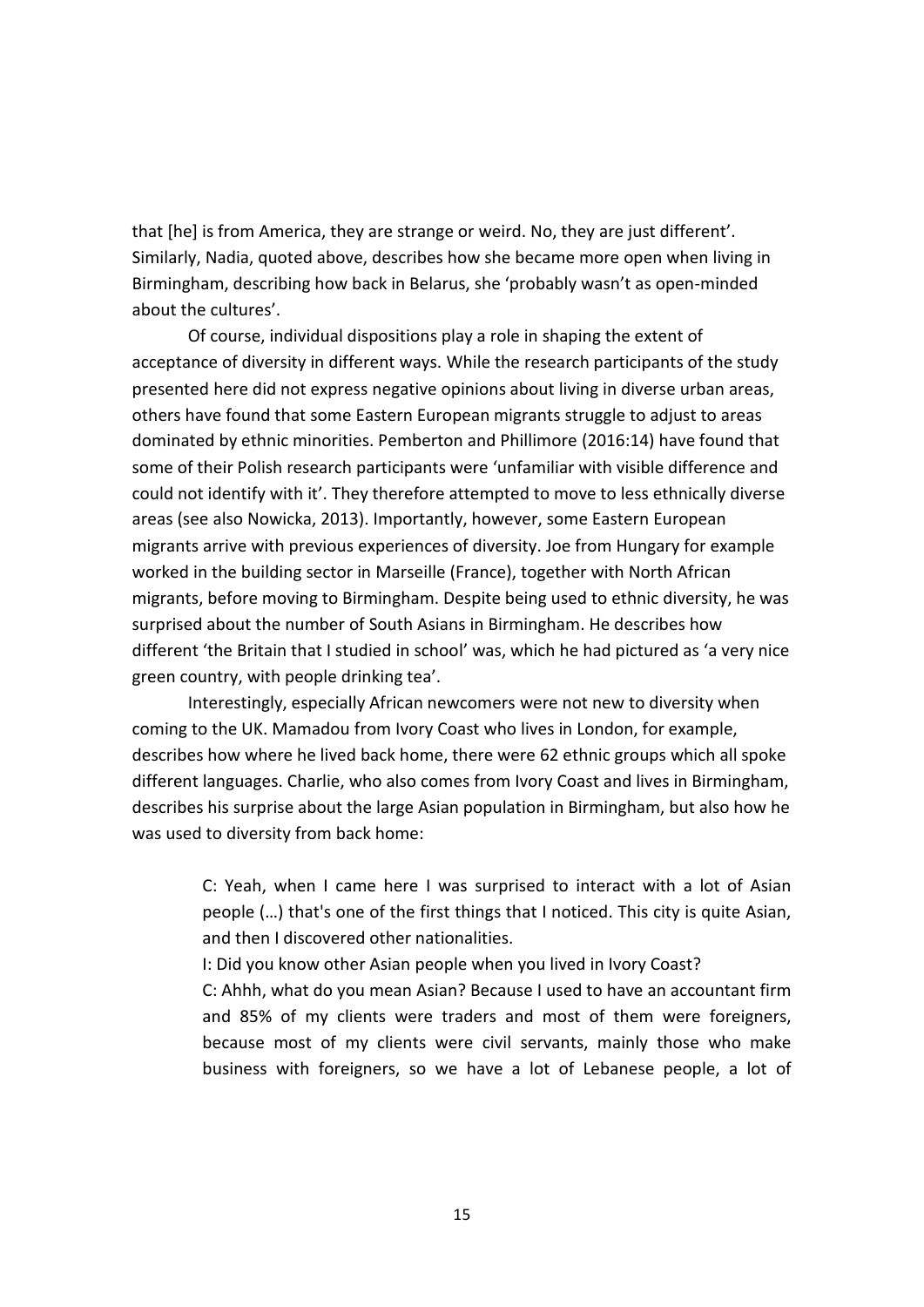Chinese. You know, a lot of Chinese are coming to Africa now, a lot of Chinese and African people like Moroccan, people that have industries and stuff like that, and French people.

The contrasting experiences of migrants like Charles and Mamadou from Ivory Coast who arrived in the UK with plenty of experiences of ethnic and cultural diversity, and people like Nadia from Belarus, who first did not dare to go out of the house by herself because she did not 'know how to behave' with people she perceived to be different, show how cosmopolitan competences have to be learned over time and by living with difference on a daily basis. Now, Nadia's best friends are a black woman from South Africa and a Greek woman, whom she both met through a flat share. For Nadia, becoming more at ease with diversity was thus a crucial factor in developing a sense of belonging to Birmingham.

### **Conclusion**

How do migrants forge a sense of belonging in the area in which they settle? How does the demographic make-up of an area shape their sense of belonging or create a sense of exclusion? And how are these processes related to migrants' social location? This article has addressed these questions by comparing pioneer migrants settling in East London and Birmingham, and by considering the role of the migrants' ethnic, racial and religious backgrounds in regards to their sense of belonging. It also discussed how experiences of diversity or racism in the countries in which migrants lived prior to coming to the UK impact on their sense of belonging.

Studies on migrant belonging have predominantly focused on patterns of belonging among migrants who can draw on the affective and practical support of established diasporas. They have rarely captured the complexity of circumstances related to the immigration of individual migrants who lack an established co-ethnic community upon arrival and who settle in areas which are already characterized by immigration-related diversity. This article has contributed to knowledge on migrant belonging by examining how, in light of a lack of 'collectivities and groupings' to which migrants can form emotional attachments (Yuval-Davis 2006), migrants forge a sense of attachment to the local area in which they settle, and how this is directly related to their social location. By looking at these individual migrants, and taking their ethnic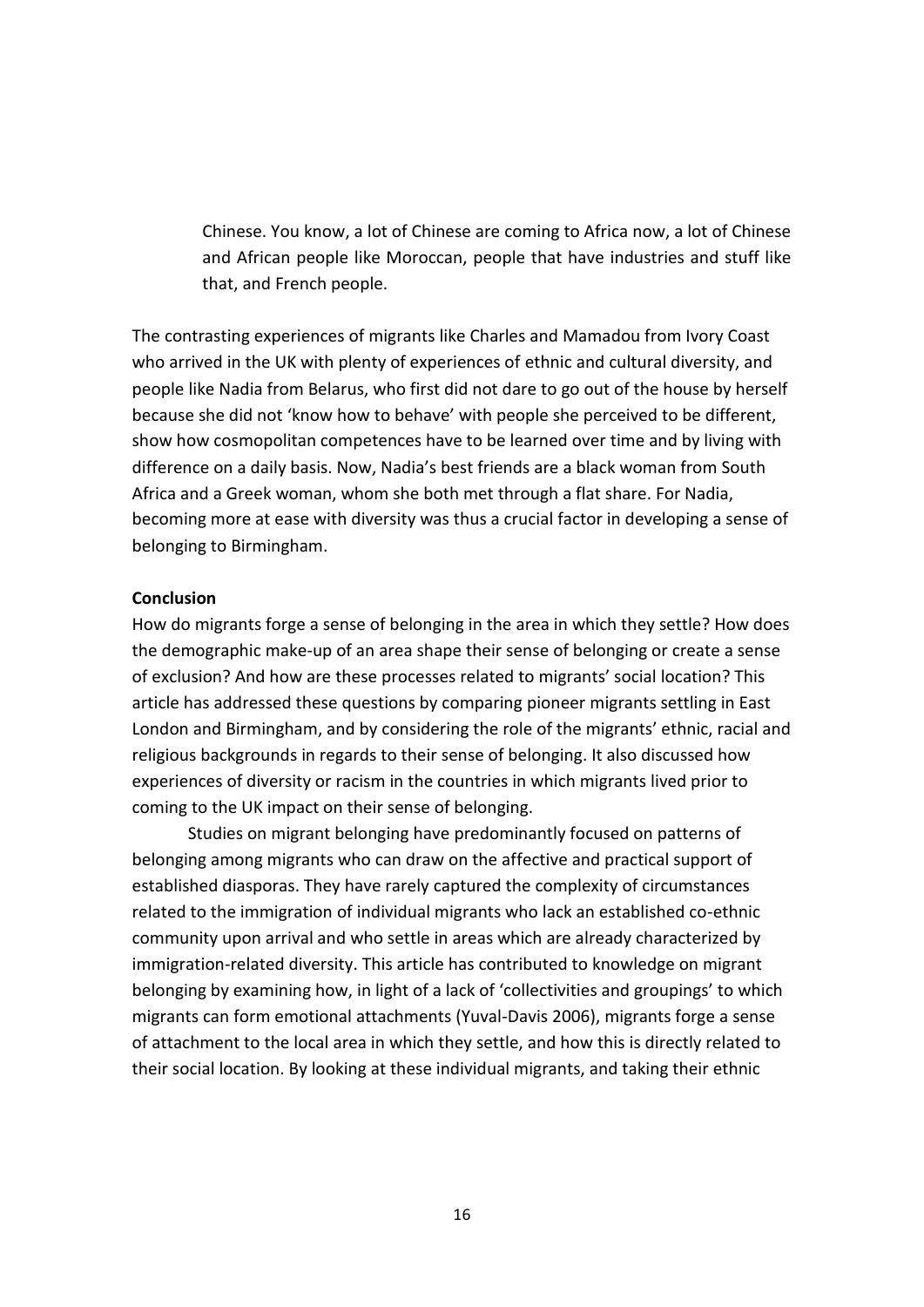and religious background, previous experiences of diversity, and the demographic composition of the neighbourhood into account, the article has illustrated these multiple aspects which contribute to a sense of belonging or exclusion.

Visible difference is one of the main factors which shapes whether migrants feel like they fit into an area or not. This most importantly relates to race and religion, but also, less dominantly, to gender and life-styles. As shown in literature on urban civility (Sennett, 2005; Tonkiss, 2003; van Leeuwen, 2010), increased visible diversity facilitates a sense of inclusion of those who are visibly different and would 'stick out' in areas which are less diverse. This relates to Ahmed's conceptualization of strangers as 'not simply those who are not known in this dwelling, but those who are, in their very proximity, *already recognised as not belonging*, as being out of place' (Ahmed, 2000:22, author's emphasis). This was particularly prevalent for migrants from Africa, who contrasted the challenges of living in predominantly white British areas with the comfort of living in more mixed areas where they could blend in more (see also Pemberton & Phillimore 2016). However, living in an area dominated by one ethnic minority was similarly described as challenging on the grounds of not fitting in and feeling treated like an outsider.

In addition to 'not sticking out', belonging is also related to experiences of social interactions in public space. My research highlights the continuing need to consider the importance of 'banal intercultural interactions' (Sandercock 2003) and routine encounters (Amin 2002; Noble 2013) when analysing processes of belonging, inclusion and exclusion. I have shown how practices of civility and interaction across differences, also described as cosmopolitan skills or 'habits of intercultural civility' (Noble 2013:164) play a crucial role in whether migrants feel excluded or included within the neighbourhood context. In more ethnically diverse neighbourhoods where diversity was commonplace (Wessendorf 2014), the long-term residents were already skilled in such intercultural interactions, and everyday multiculturalism was common practice (Wise & Velayutham 2014). I have shown how migrants' experiences of such encounters are conducive to what could also be described as 'intercultural belonging' (Noble, 2009). Importantly, this did not mean the absence of racism, confirming that 'conviviality of the everyday is not in opposition to but is woven in with everyday racisms' (Wise & Noble, 2016:427).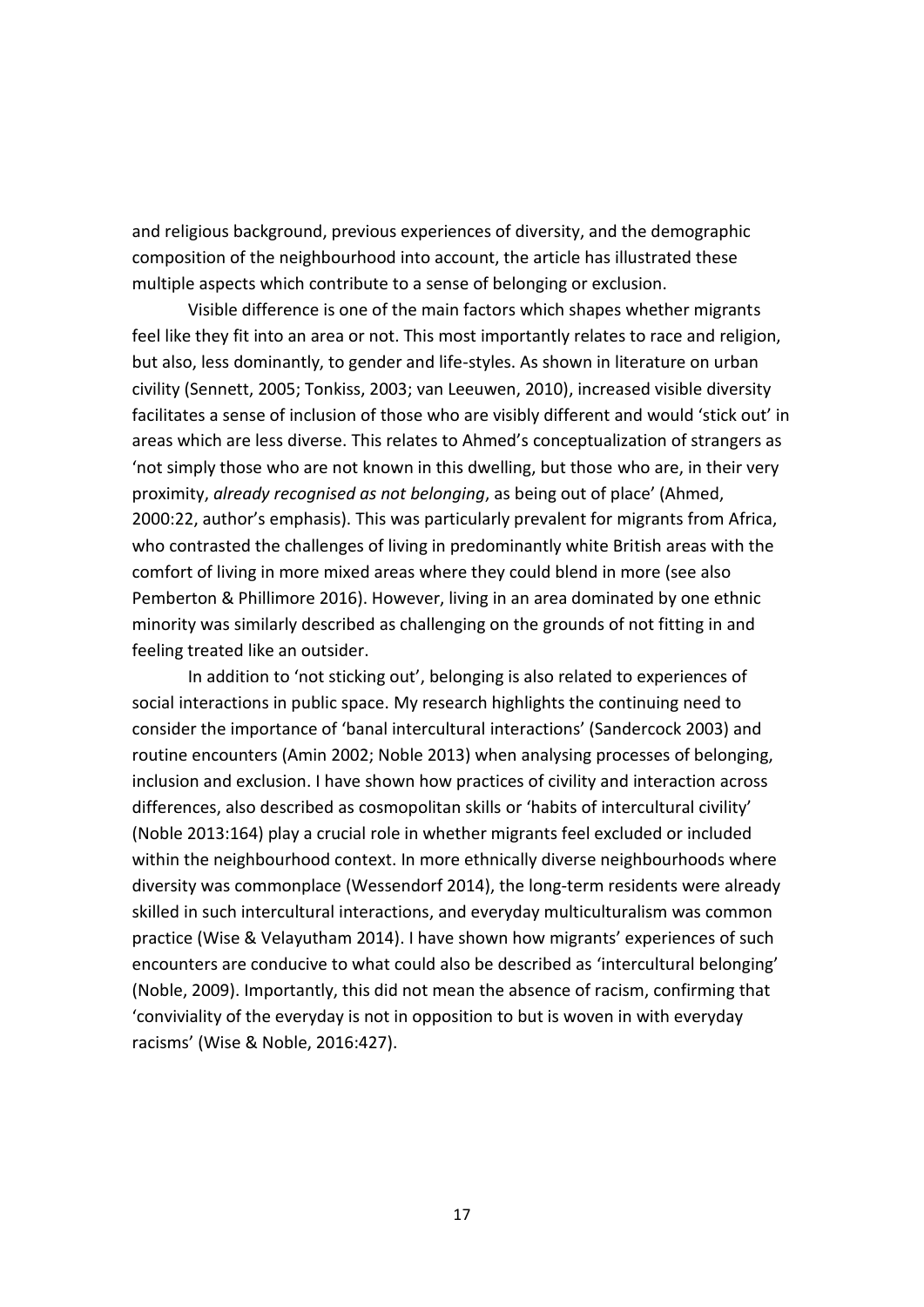An important factor shaping a sense of belonging relates to previous experiences of either being excluded as part of an ethnic minority, or forming part of the majority. Such references to experiences of diversity in the country of origin also relate to transit migration and experiences of racism in previous countries of immigration. Many Latin American and African migrants who had come to the UK via Italy or Spain described a sense of relief when settling in the UK, which, in regards to social interactions in public space, they described as less racist than where they had lived before. This, of course, does not mean that there is no racism in the UK, but these migrants' experiences are shaped by where they had lived before. Belonging thus needs to be conceptualized in the context of trajectories of migration which are often composed of experiences 'en route' to the UK.

Experiences of diversity in the place where people lived prior to coming to the UK are crucial for all migrants. I have shown that migrants from white majority contexts, for example in Eastern and Southern Europe, went through a process of multicultural adaptation when settling in the UK. They had to learn to adapt to a social context which was visibly diverse in terms of ethnicities, cultures and religions. It was not only a matter of getting used to being surrounded by visibly different people, but learning to interact with them, or, in one of the research participants' words, 'learning how to behave' and 'learning the rules'. Cosmopolitan practices and skills can thus not be taken for granted, but they are built by way of daily encounters and interactions which 'bring people into relation with each other, and thereby bring differences into relations of reciprocity' (Noble, 2009:59). By adapting to a diverse environment and building confidence in dealing with difference through routinized encounters and the sharing of space, they developped a stronger affinity to the place in which they had settled. Acquiring the skills to communicate across difference and forming social relations with people of different ethnic, national, linguistic or religious backgrounds, forms part of the process of building a home within a context of diversity. I have conceptualized this as 'multicultural adaptation', which is closely related to the notion of civility as 'learned grammars of sociability', which Buonfino & Mulgan (2009) compare to language. While humans are born with the disposition to speak a language, they still have to learn it. For Nadia, sharing a house with a Greek and a black South African woman represented this process of transforming feelings of insecurity and alienation on the basis of being unfamiliar with ethnic and cultural differences, into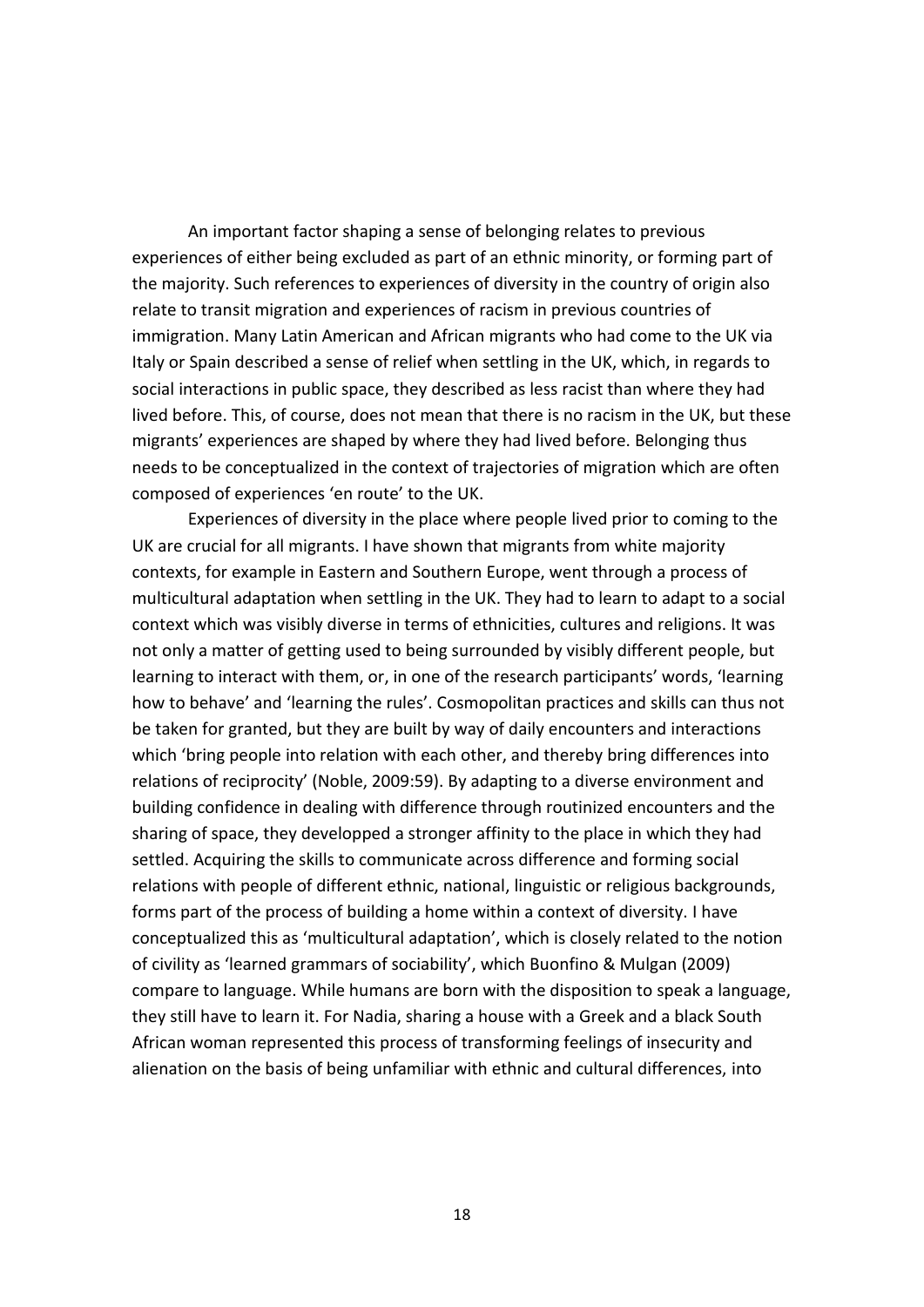relations of intimacy and friendship, which, in turn, added to her sense of belonging to the city in which she had settled. Importantly, however, belonging cannot simply be interpreted as a state one achieves, but it can entail different modalities and scales, as exemplified by processes of 'un-belonging' after the Brexit referendum (Grzymala-Kazlowska, 2017).

While the story of 'multicultural adaptation' among the white research participants is a positive one, the study also confirmed that racism continues to be one of the main factors of everyday exclusion on the local level. Especially migrants from Africa stressed the need to live in areas characterised by visible diversity, and pointed to the challenges of living in areas where visible diversity was uncommon, even if these areas were not all that far from other, more ethnically diverse areas such as Birmingham City Centre. The findings have thus highlighted the importance of place in showing how it is not necessarily the ethnic make-up of a city overall which impacts on a migrants' sense of belonging, but it is the neighbourhood, the immediate locality in which migrants live. Although racism also exists in areas characterised by visible diversity, less diverse areas were generally experienced as much more difficult to fit in, and the continuities of prejudice among some of the residents living in such areas crucially impacted on their sense of inclusion or exclusion.

#### **Acknowledgements**

I would like to thank all the research participants for taking their time to talk to me. I would also like to thank my research assistants Marisol Reyes, Sheba Saeed and Almamy Taal for their contribution to the project. This research took place while based at the Institute for Research into Superdiversity (IRiS) at the University of Birmingham, and I would like to thank my colleagues for inspiring discussions. Thank you especially to Jenny Phillimore for continuing feedback and support.

#### Funding

This research was funded by the European Commission Marie Skłodowska-Curie Research Fellowship Programme [Grant number 621945].

#### **References**

Ahmed, S. (2000). *Strange Encounters: Embodied Other in Post-Coloniality*.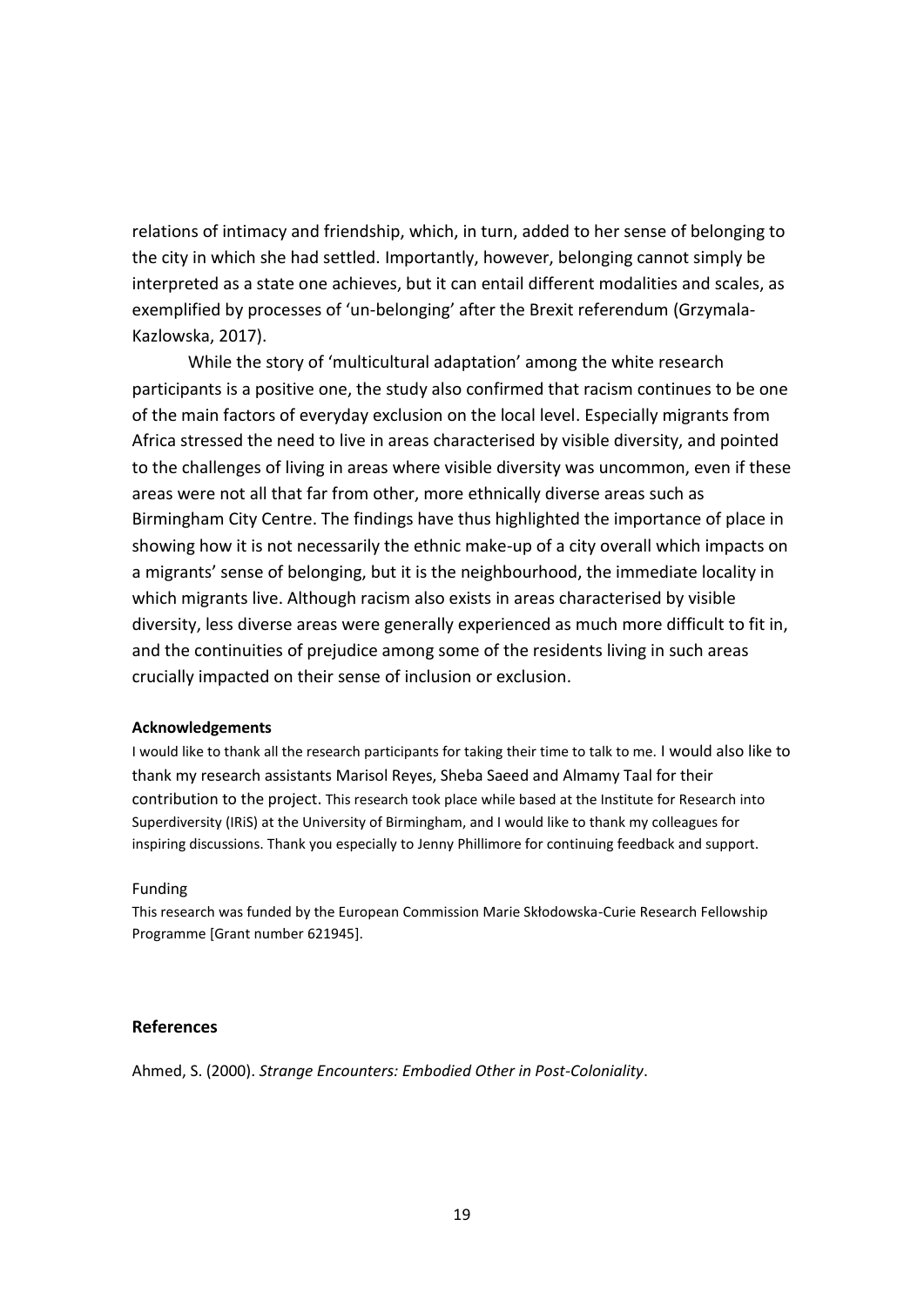- Amin, A. (2002). Ethnicity and the multicultural city: living with diversity. *Environment and Planning A, 24*, 959-980.
- Birmingham City Council. (2013). *Population and Migration Topic Report*. Birmingham: Birmingham City Council.
- Brah, A. (1996). *Cartographies of Diaspora: Contesting Identities*. London: Routledge.
- Buonfino, A., & Mulgan, G. (2009). *Civility Lost and Found*. London: Young Foundation.
- Butcher, M. (2010). Navigating 'New' Delhi: Moving Between Difference and Belonging in a Globalising City. *Journal of Intercultural Studies, 31*(5), 507-524.
- Castles, S., & Davidson, A. (2000). *Citizenship and migration: globalization and the politics of belonging*. Basingstoke: Macmillan.
- Datta, A. (2009). Places of everyday cosmopolitanisms: East European construction workers in London. *Environment and Planning A, 41*, 353-370.
- DCLG (Department for Communities and Local Government). (2015). *The English Indices of Deprivation*.
- Fortier, A.-M. (2000). *Migrant belongings: memory, space, identity*. Oxford: Berg.
- Gill, N. (2010). Pathologies of Migrant Place-Making: The Case of Polish Migrants to the UK. *Environment and Planning A, 42*(5), 1157-1173.
- Gilroy, P. (2006). Colonial Crimes and Convivial Cultures, *keynote speech presented at the Rethinking Nordic Colonialism exhibition*.
- Glick Schiller, N., Tsypylma Darieva, & Gruner-Domic, S. (2011). Defining cosmopolitan sociability in a transnational age. An introduction. *Ethnic and Racial Studies, 34*(3), 399-418.
- Grzymala-Kazlowska, A. (2017). Anchoring, re-anchoring and un-anchoring in a post-Brexit-vote Britain. Conference Paper presented at: *Belonging in a post-Brexitvote Britain: researching race, ethnicity and migration in a changing landscape*. Sheffield University.
- Hall, S. (1999). From Scarman to Stephen Lawrence. *History Workshop Journal, 48*, 187-197.
- Hannerz, U. (1990). Cosmopolitans and locals in world culture. In M. Featherstone (Ed.), *Global Culture*. London: Sage, pp. 237-251
- Hynes, P., & Sales, R. (2010). New Communities: Asylum Seekers and Dispersal. In A. Bloch & J. Solomos (Eds.), *Race and ethnicity in the 21st century*. Basingstoke; New York: Palgrave Macmillan, pp. 39-61
- Lefringhausen, K., & Marshall, T., C. . (2016). Locals' Bidimensional Acculturation Model. *Cross-Cultural Research, 50*(4), 356-392.
- Levitt, P. (2001). *The Transnational Villagers*. Berkeley; London: University of California Press.
- Lofland, L. H. (1998). *The public realm : exploring the city's quintessential social*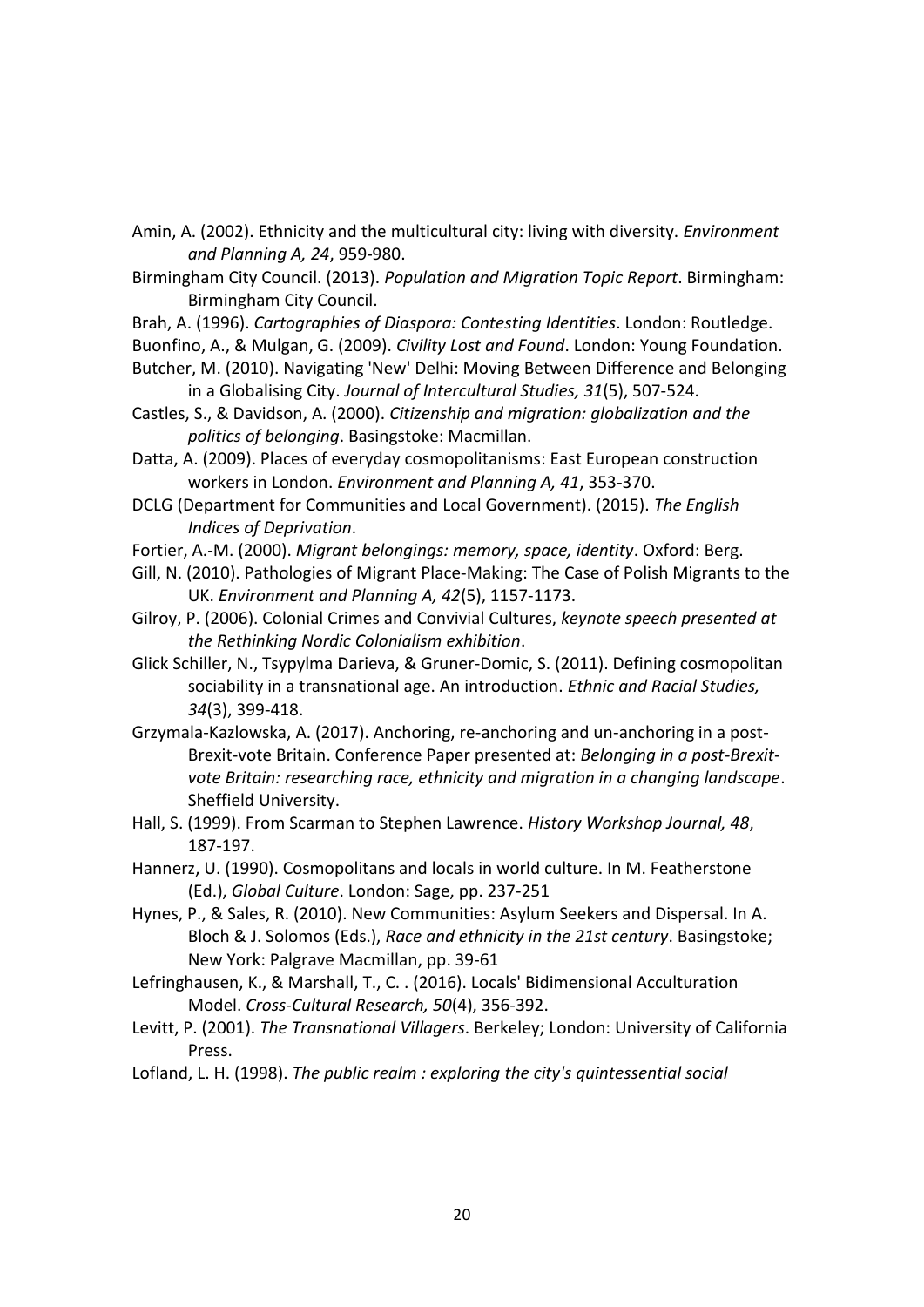*territory*. Hawthorne, N.Y.: Aldine de Gruyter.

- Noble, G. (2009). Everyday Cosmopolitanism and the Labour of Intercultural Community. In A. Wise & S. Velayutham (Eds.), *Everyday multiculturalism*. Basingstoke: Palgrave Macmillan pp. 47-67
- Noble, G. (2011). Belonging in Bennelong: ironic inclusion and cosmopolitan joy in John Howard's (former) electorate. In K. Jacobs & J. Malpas (Eds.), *Ocean to Outback: Cosmopolitanism in contemporary Australia*. Crwaley: UWA Press, pp. 150-174
- Noble, G. (2013). Cosmopolitan Habits: The Capacities and Habitats of intercultural Conviviality. *Body & Society, 19*(2&3), 162-185.
- Nowicka, M. (2013). "Confusing diversity"? How Polish migrants perceive of living in diversity in the UK, *Berlin Graduate School of Social Sciences (BGSS)*. Berlin.
- Nowicka, M., & Vertovec, S. (2014). Comparing convivialities: Dreams and realities of living-with-difference. . *European Journal of Cultural Studies, 17*(4), 341-356.
- Pemberton, S. (2017). *The importance of super-diverse places in shaping residential mobility patterns. A Report to the Leverhulme Trust.* Keele: Keele University.
- Pemberton, S., & Phillimore, J. (2016). Migrant place-making in superdiverse neighbourhoods: moving beyond ethno-national boundaries. *Urban Studies, DOI: 10.1177/0042098016656988*.
- Phillimore, J. (2013). Housing, home and neighbourhoods in the era of superdiversity: some lessons from the West Midlands. *Housing Studies, 28*(5), 682-700.
- Phillips, A. (2007). *Multiculturalism without culture*. Princeton, N.J.; Oxford: Princeton University Press.
- Sandercock, L. (2003). *Cosmopolis II: mongrel cities of the 21st century*. London: Continuum.
- Sennett, R. (2005). Civility. *Urban Age, Bulletin 1*, 1-3.
- Sigona, N., Gamlen, A. J., Liberatore, G., & Neveu Kringelbach, H. (Eds.). (2015). *Diasporas reimagined: spaces, practices and beloning*. Oxford: Oxford Diaspoars Programme.
- Simmel, G. (1995 [1903]). The metropolis and mental life. In P. Kasnit (Ed.), *Metropolis: Center and Symbol of our Times*. Basingstoke: Macmillan, pp. 30-45
- Tonkiss, F. (2003). The ethics of indifference. Community and solitude in the city. *International Journal of Cultural Studies, 6*(3), 297-311.
- Tyler, K. (2016). The suburban paradox of conviviality and racism in postcolonial Britain. *Journal of Ethnic and Migration Studies*, 1-17.
- Valentine, G. (2007). Theorizing and Researching Intersectionality: A Challenge for Feminist Geography. *The Professional Geographer, 59*(1), 10-21.
- Valentine, G. (2008). Living with difference: reflections on geogrphies of encounter.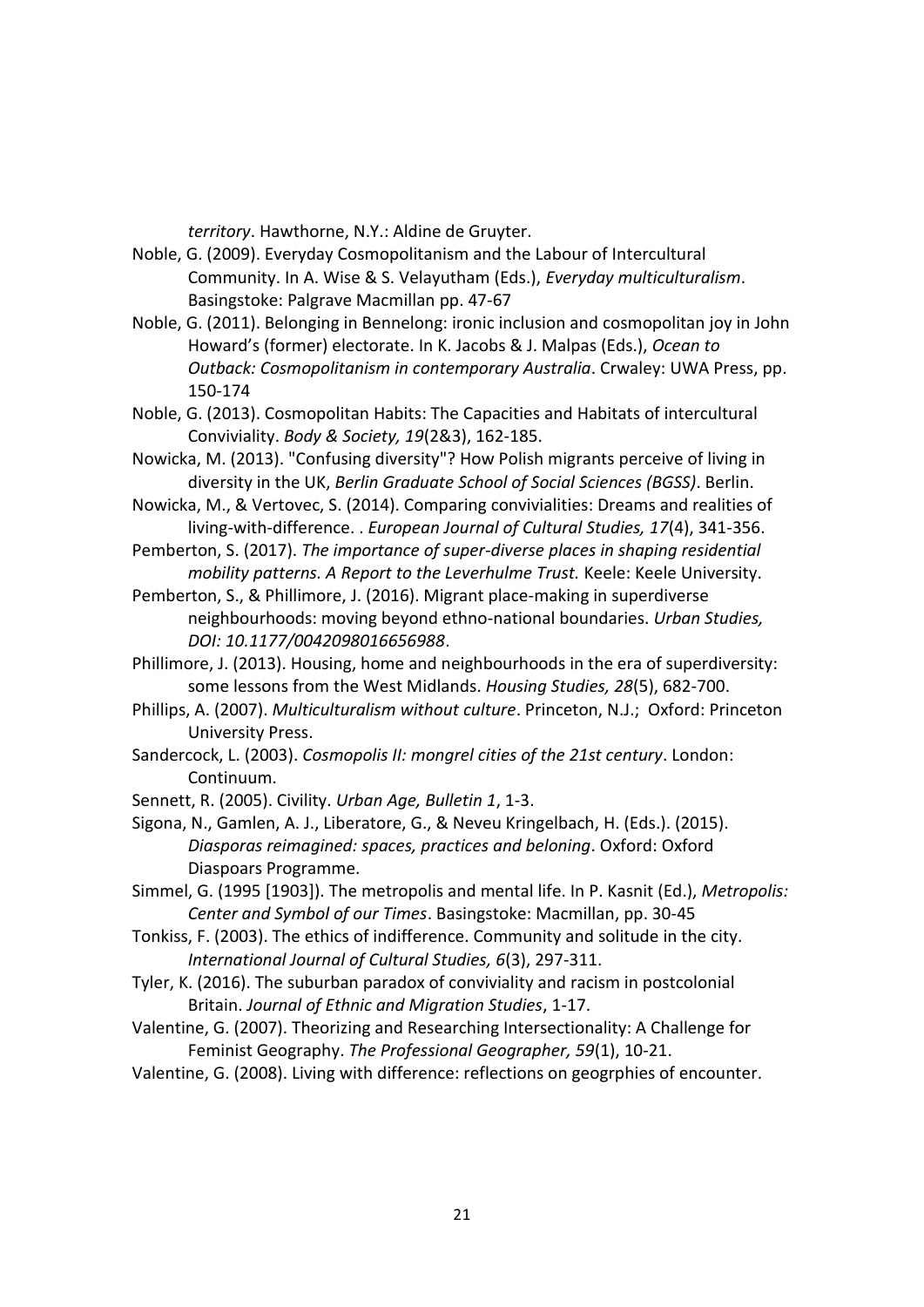*Progress in Human Geography, 32*(3), 323-337.

van Leeuwen, B. (2010). Dealing with Urban Diversity: promises and Challenges of city Life for Intercultural Citizenship. *Political Theory, 38*, 631-657.

- Vertovec, S. (2007). Super-diversity and its implications. *Ethnic and Racial Studies, 30*(6), 1024-1054.
- Vertovec, S. (2009). Cosmopolitanism in attitude, practice and competence. *Working Paper of the Max Planck Institute for the Study of Religious and Ethnic Diversity (WP 09-08)*.
- Wessendorf, S. (2014). *Commonplace Diversity. Social Relations in a Super-diverse Context*. Basingstoke: Palgrave Macmillan.
- Wessendorf, S. (2016). Settling in a super-diverse context: Recent migrants' experiences of conviviality. *Journal of Intercultural Studies, 37*(5), 449-463.
- Wessendorf, S. (2017). Pathways of Settlement among Pioneer Migrants in Super-Diverse London. *Journal of Ethnic and Migration Studies*.
- Wessendorf, S. (2017 [forthcoming]). Pioneer migrants and their social relations in super-diverse London. *Ethnic and Racial Studies*.
- Wise, A., & Noble, G. (2016). Convivialities: An Orientation. *Journal of Intercultural Studies, 37*(5), 423-431.
- Wise, A., & Velayutham, S. (2014). Conviviality in everyday multiculturalism: Some brief comparisons between Singapore and Sydney. *European Journal of Cultural Studies, 17*(4), 406-430.
- Yuval-Davis, N. (2006). Belonging and the Politics of Belonging. *Patterns of Prejudice, 40*(3), 197-214.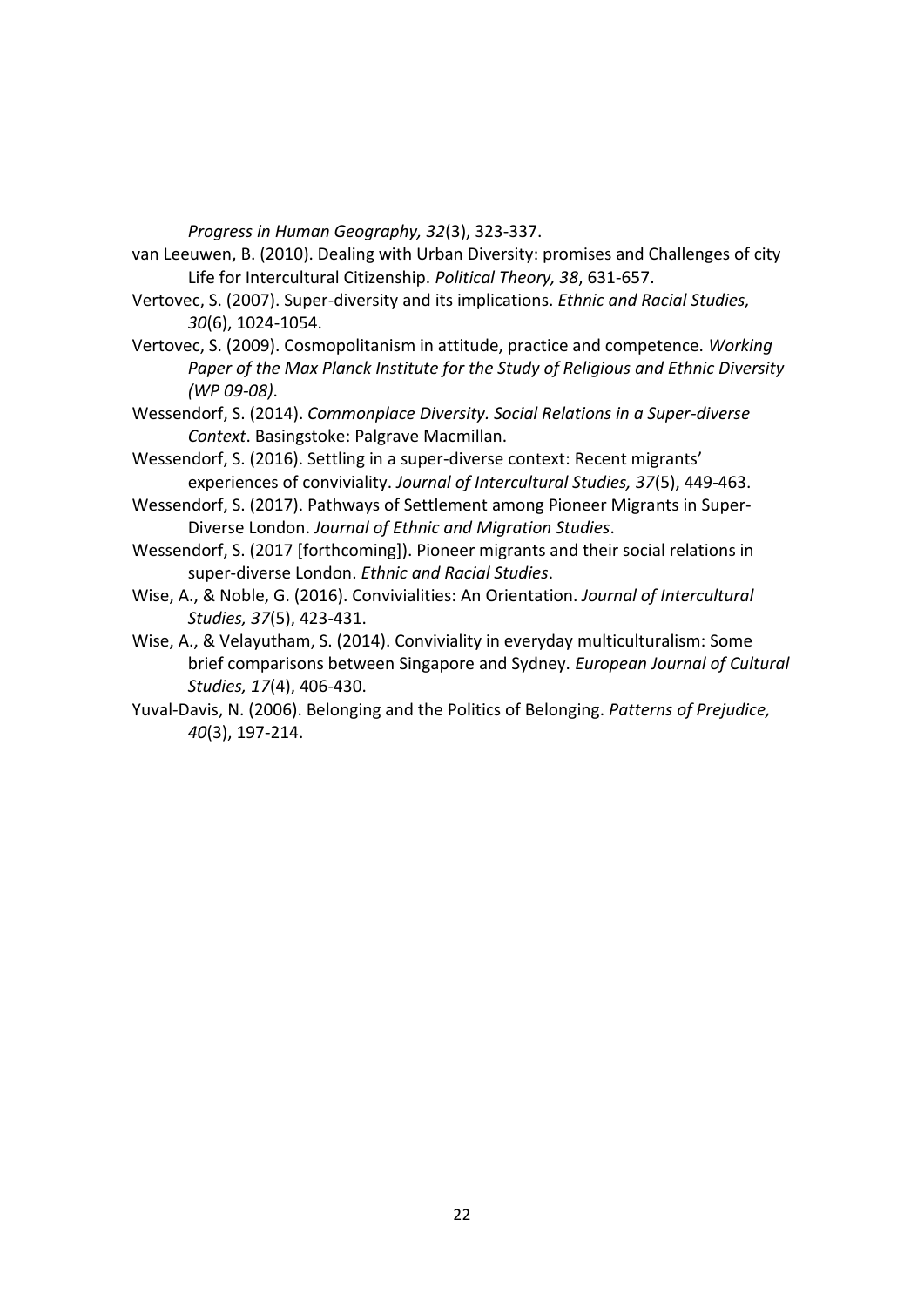# Appendix

| Age | <b>Country of</b><br><b>Birth</b> | Location   | <b>Legal Status</b>      | Occupation             | Gender      |
|-----|-----------------------------------|------------|--------------------------|------------------------|-------------|
| 35  | Chile                             | London     | <b>EU Citizen</b>        | Yoga teacher           | F           |
| 31  | Spain                             | London     | <b>EU Citizen</b>        | Film technician        | M           |
| 32  | Kyrgyzstan                        | London     | <b>UK Citizen</b>        | Own business           | F           |
| 34  | Southern<br>Azerbaijan            | London     | Refugee                  | Student                | M           |
| 40  | Argentina                         | London     | <b>EU Citizen</b>        | University<br>lecturer | F           |
| 42  | Colombia                          | London     | <b>UK Citizen</b>        | Freelance teacher      | $\mathsf F$ |
| 34  | Georgia                           | London     | Spouse                   | White collar           | F           |
| 47  | Argentina                         | London     | <b>EU Citizen</b>        | University<br>lecturer | F           |
| 30  | Slovakia                          | London     | <b>EU Citizen</b>        | Nanny                  | F           |
| 37  | <b>Brazil</b>                     | London     | <b>EU Citizen</b>        | Flower shop            | F           |
| 23  | Romania                           | London     | <b>EU Citizen</b>        | Student                | F           |
| 32  | Yemen                             | London     | Refugee                  | Mother                 | F           |
| 32  | Chechnya                          | London     | Refugee                  | Unemployed             | F           |
| 40  | Mauritania                        | London     | <b>EU Citizen</b>        | Unemployed             | F           |
| 26  | Chechnya                          | London     | <b>EU Citizen</b>        | Unemployed             | F           |
| 34  | Senegal                           | London     | Spouse                   | Unemployed             | F           |
| 44  | Senegal                           | London     | <b>EU Citizen</b>        | Unemployed             | F           |
| 30  | Yemen                             | London     | Asylum seeker            | Prohibited             | M           |
| 31  | Uzbekistan                        | London     | Undocumented             | Prohibited             | M           |
| 50  | <b>Ivory Coast</b>                | London     | Refused asylum<br>seeker | Prohibited             | M           |
| 33  | <b>Ivory Coast</b>                | London     | Refused asylum<br>seeker | Prohibited             | F           |
| 41  | Mali                              | London     | Undocumented             | Prohibited             | M           |
| 25  | Yemen                             | London     | Refugee                  | White collar           | F.          |
| 40  | Spain                             | Birmingham | <b>EU Citizen</b>        | Engineer               | M           |
| 46  | Mexico                            | Birmingham | Spouse                   | University<br>research | F           |
| 43  | Zambia                            | Birmingham | Refugee                  | Church councilor       | M           |